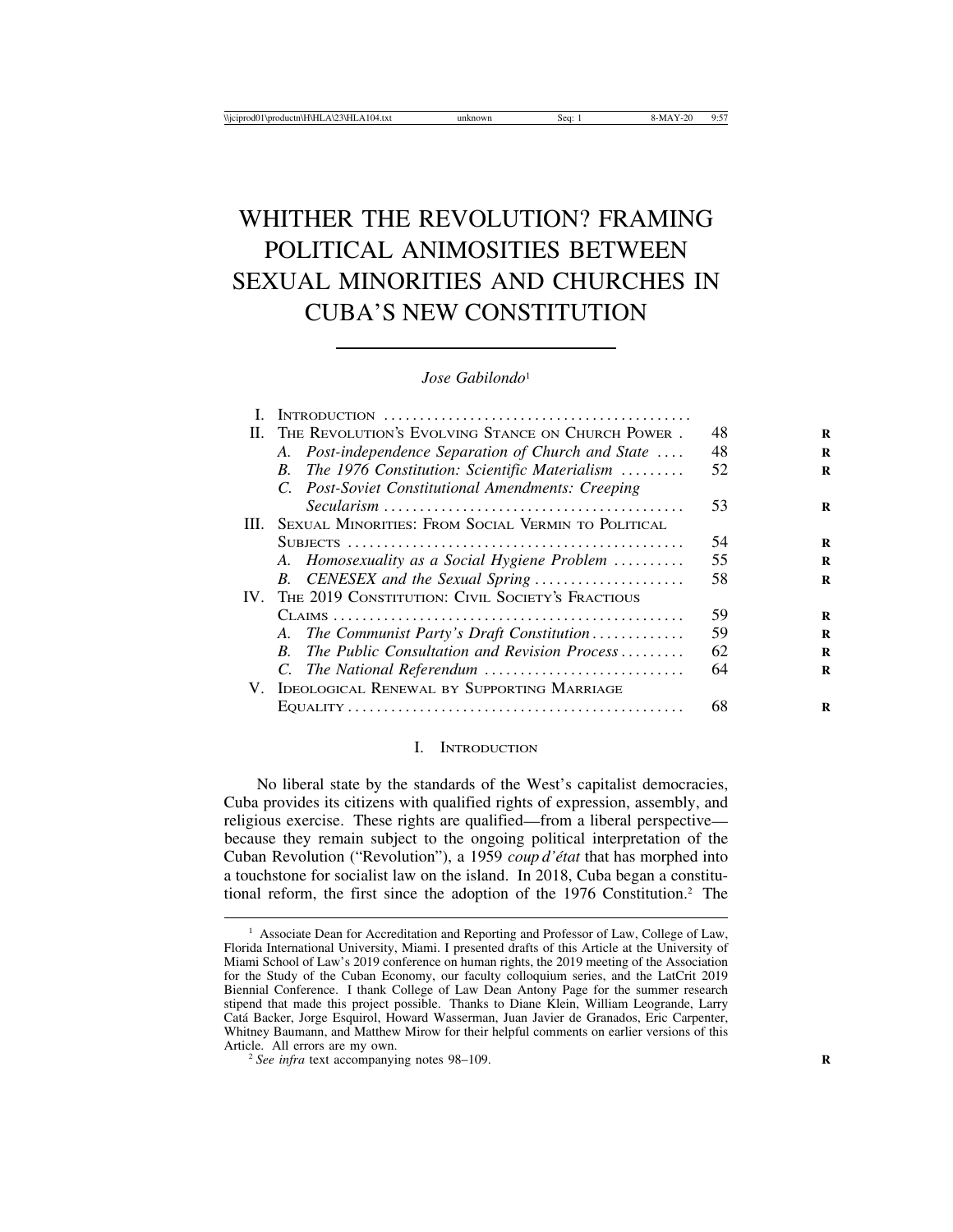constitutional reform considered whether to introduce more market institutions into a command economy, how to promote self-employment, how to recognize modified forms of private property, and how to improve the island's complex currency system.<sup>3</sup> The reform also considered noneconomic issues about the role of civil society, fundamental rights, and political participation.

This Article examines what became the most prominent and contentious constitutional conflict—how the state should define civil marriage given the conflicting political preferences of heteronormative churches and sexual minorities. These political conflicts play out routinely in liberal democracies with established constitutional frameworks, but the open antagonism between churches and sexual minorities had never erupted with such force in post-Revolutionary Cuba. Moreover, the political claims on behalf of churches took hold in a formally antireligious country whose ideology had long stripped churches of any meaningful political power.

What triggered the conflict was a provision in the draft constitution of the Cuban Communist Party ("Party") that would have allowed gays and lesbians to marry—Article 68.4 This provision triggered spirited opposition from Protestant churches (many supported by U.S. groups) and the Cuban Conference of Catholic Bishops, who joined forces to successfully block the measure. The constitutional text that was finally adopted in 2019 ("2019 Constitution") dropped Article 68 though it did not—as urged by the Catholic-Protestant alliance—define marriage in cross-sex terms. Instead, a national referendum on family law will have the last word on marriage as a legal, though not constitutional, matter, a solution that completely satisfies no one.

Cuba's critics have long praised civil society as a wellspring of democratic potential and equality, stymied by a malefactor state opposed to individual rights.5 This time, however, the marriage debate reversed these roles as religious leaders and their followers in civil society kept the government from promoting equality for sexual minorities. Constitutionalizing the right to same-sex marriage would have been a major human rights accomplish-

<sup>&</sup>lt;sup>3</sup> William LeoGrande, *Book Review: The Ideological Challenges of Cuban Socialism*, 45 LAT. AM. PERSPECTIVES 156 (2018).

<sup>&</sup>lt;sup>4</sup> As proposed, Art. 68, CONST. CUBA (draft 2018) read as follows:

Marriage is a voluntary union between two legally eligible people for the purpose of creating a shared life. It rests in the absolute equality of rights and duties of spouses, who are obligated to maintain the home and to raise their children through joint effort, in a way that is compatible with the development of their social activities. (translated text)

*Cuba's Draft Constitution of 2018*, constituteproject.com, *archived at* https://perma.cc/XSA8-

<sup>&</sup>lt;sup>5</sup> See, e.g., U.S. STATE DEPARTMENT, U.S. Statement of UPR Review of Cuba's Human *Rights Record* (May 16, 2018), https://cu.usembassy.gov/u-s-statement-at-upr-review-ofcubas-human-rights-record/, *archived at* https://perma.cc/L6NC-JSKH.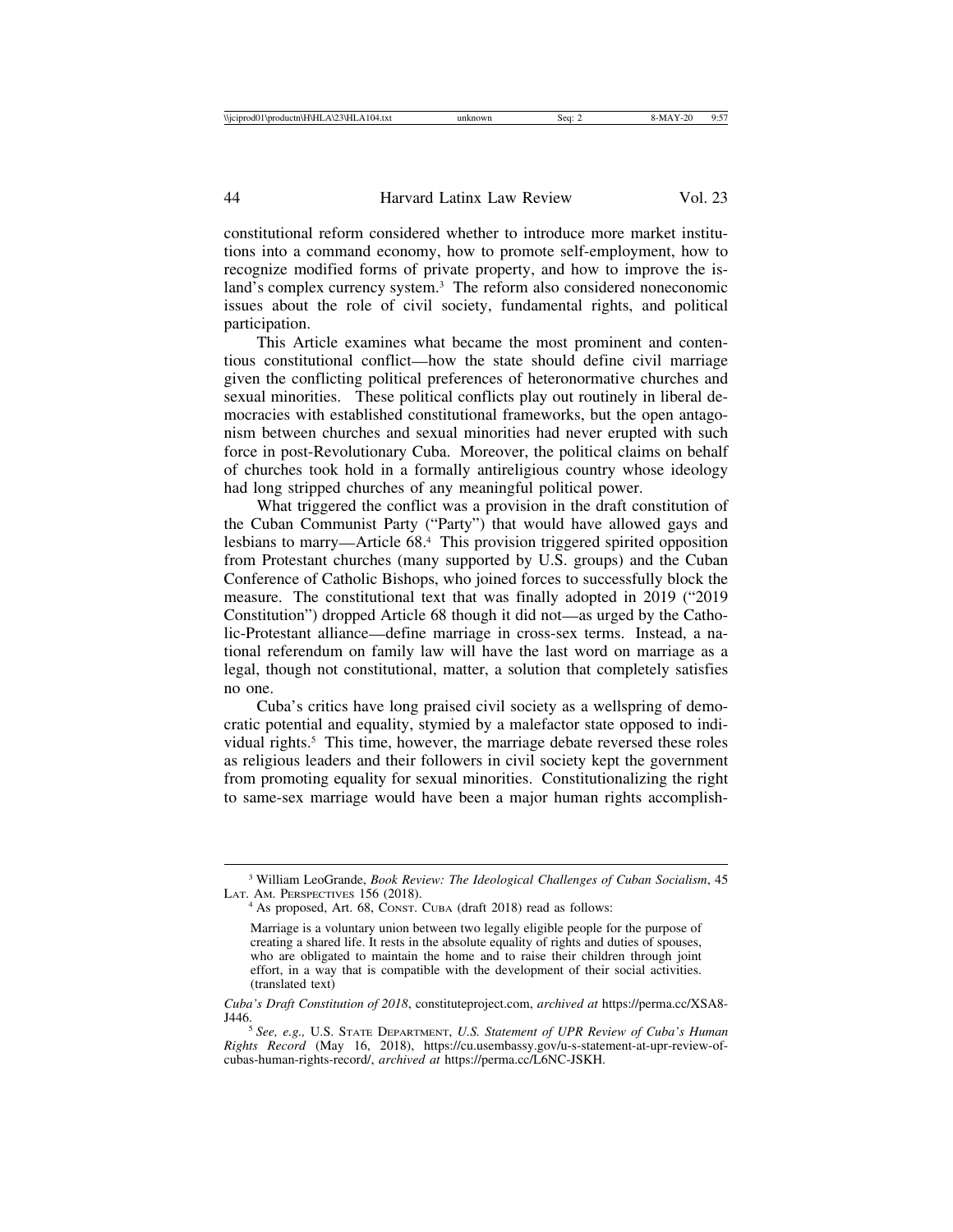ment. Other Latin American countries have legalized same-sex marriage, but none have elevated it to constitutional status.<sup>6</sup>

Despite the political losses of sexual minorities and their allies, many see the pitched struggle over marriage as a positive turning point in political participation by Cuba's civil society, given that the Cuban government changed course in response to the demands of civil society.7 Make no mistake though—Cuba has not now become a conventional Western democracy, as the 2019 Constitution recognizes communism, socialism, and Marxism as political foundations of the state.<sup>8</sup> The constitutional reform did, however, involve a quasi-liberal form of public political debate and constitutional balancing of competing fundamental rights, including equality, freedom of expression, and religious liberty.9

A recent article in the Christian Science Monitor asked whether churches and sexual minorities can both advance in a future Cuba.10 If the experience of other countries is any indicator, these constituencies can coexist only in permanent conflict because heteronormative churches and sexual minorities stand for antithetical values. Much will turn on the rising power of Cuba's Catholic Church ("Church"). Evangelicals and other Protestants have gained followers, but Catholicism remains the island's largest religious denomination.11 To understand the path forward, one must appreciate how the constitutional reform formalized emerging political tensions between sexual minorities and heteronormative churches (in particular *the* Church). To that end, the Article uses social history, legal analysis, and constitutional interpretation to examine how the 2019 Constitution frames these tensions going forward.

Parts II and III survey how (ironically enough) the Church and sexual minorities faced parallel destinies after the Revolution—first as counter-Revolutionary pariahs excluded from political life and now as rights-bearing subjects empowered to make constitutional demands. Part I rebuts the popu-

<sup>&</sup>lt;sup>6</sup> In Ecuador, Colombia, and Brazil, courts have recognized the right to marriage of samesex couples; in Uruguay and Argentina, legislatures have granted the right; and in Mexico, the Supreme Court has recognized the right, but it has not been implemented uniformly across the country. David Masci, PEW RESEARCH CENTER, *Courts Same-Sex Marriage Around the World* (Oct. 28, 2019), https://www.pewforum.org/fact-sheet/gay-marriage-around-the-world/, archived at https://perma.cc/N9J3-BDRU.

*Filizabeth Malkin, Cubans Approve a Constitution, but Opponents Speak Out*, N.Y. TIMES, Feb. 25, 2019, https://www.nytimes.com/2019/02/25/world/americas/cuba-constitution-<br>vote-referendum.html, *archived at* https://perma.cc/MK5H-TDKE.

<sup>&</sup>lt;sup>8</sup> Art. 4, 5, & 6, Const. Cuba (2019).<br><sup>9</sup> See infra text accompanying notes 110–136.<br><sup>10</sup> Storey Hinckley, *In today's Cuba can churches and LGBTQ rights each find a way forward?,* CHRISTIAN SCIENCE MONITOR (Jun. 3, 2019), https://www.csmonitor.com/World/ Americas/2019/0603/In-today-s-Cuba-can-churches-and-LGBTQ-rights-each-find-path-for-<br>ward, archived at https://perma.cc/YYN3-39X8.

<sup>&</sup>lt;sup>11</sup> A 2015 study sponsored by the Washington Post and Bendixen & Amandi found that 27% of Cubans consider themselves Catholic, 13% practice Santeria, and 7% are Evangelical or Protestant. Fernand R. Amandi, *National Survey of Cubans Living in Cuba* (Apr. 2015), http://cubastudygroup.org/polls/2015-washington-post-univision-bendixen-associates-poll-ofcubans-living-in-cuba/, *archived at* https://perma.cc/7Z9U-ZDDF.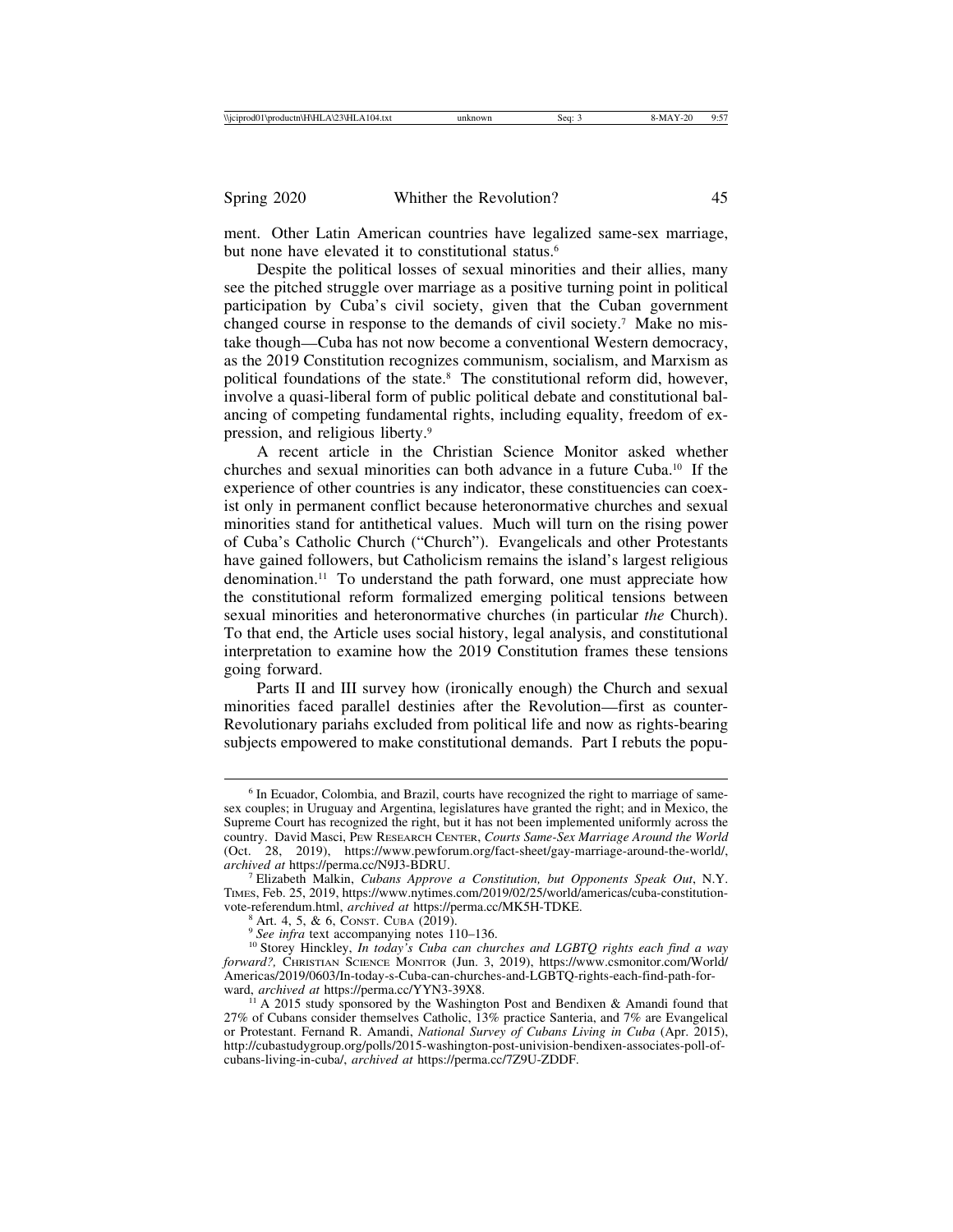lar narrative that the Revolution converted a country with religious freedom into an atheist regime that persecuted Catholics and other people of faith through a Marxist inquisition that forbade private conscience.12 That is not true. Cuba's pre-Revolutionary constitutions had provided qualified freedom for religious exercise that did not offend Christian values, a vestigial reminder of the island's past as a Catholic Spanish colony. As its economy became integrated into that of the Soviet Union, Cuba dismantled the island's religious institutions, prohibiting public displays of faith, and discriminating selectively against religious adherents. Unlike the Soviet Union, however, the Revolution did not ban private religious exercise in order to promote state atheism. Under the Revolution, Cuba became neither atheist nor secular, but, instead, adopted a pragmatic—some might say opportunist—approach to religion that left the door permanently open to ongoing policy adjustments. Tolerance for religion in Cuba increased after the demise of the Soviet economic bloc.

Part III notes a similar process of marginalization followed by tolerance for sexual and gender minorities, especially feminine or sex-nonconforming male homosexuals.13 The Revolution equated heterosexuality with male virility with patriotism and tarred homosexuality and male effeminacy as diseases of bourgeois decadence. Homosexuals recognizable as such were (like Catholics) excluded from the Party, and, for a time, interned in labor reeducation camps. The landscape for sexual and gender minorities improved in the 1990s, thanks largely to the efforts of Mariela Castro, daughter of Raul Castro.14 Once sidelined as counter-Revolutionaries, both the Church and sexual minorities became rights-bearing and rights-seeking political subjects, who would vie for official recognition during the constitutional reform.

Part IV traces how religious groups and sexual minorities faced off in rough and tumble constitutional debates, stunning observers who expected the potted formalism of Cuban politics that has sometimes been in view.15 Religious groups defeated the Party's attempted reform of marriage on behalf of sexual minorities and added a sentence to the 2019 Constitution saying that Cuba is a secular country. No small thing, this redesignation matters because it broke from the Revolution's strategic indeterminacy about religion in favor of a more conventional framework common in liberal democracies. Sexual minorities got something too. The 2019 Constitution prohibited discrimination on the basis of sexual orientation, gender, and gender identity, redefined marriage as just one of several alternative family arrangements, and removed the previous link between marriage and reproduction. Going

<sup>&</sup>lt;sup>12</sup> *See infra* text accompanying notes 20–68.<br><sup>13</sup> *See infra* text accompanying notes 69–97.<br><sup>14</sup> In 2016, HBO aired a documentary about Mariela Castro's role in mobilizing sexual and gender minority rights in Cuba, *Mariela Castro's March: Cuba's LGBT Revolution,* https:// www.hbo.com/documentaries/mariela-castros-march-cubas-lgbt-revolution, *archived at* https:/ /perma.cc/MW7L-GMSV. <sup>15</sup> *See infra* text accompanying notes 110–136.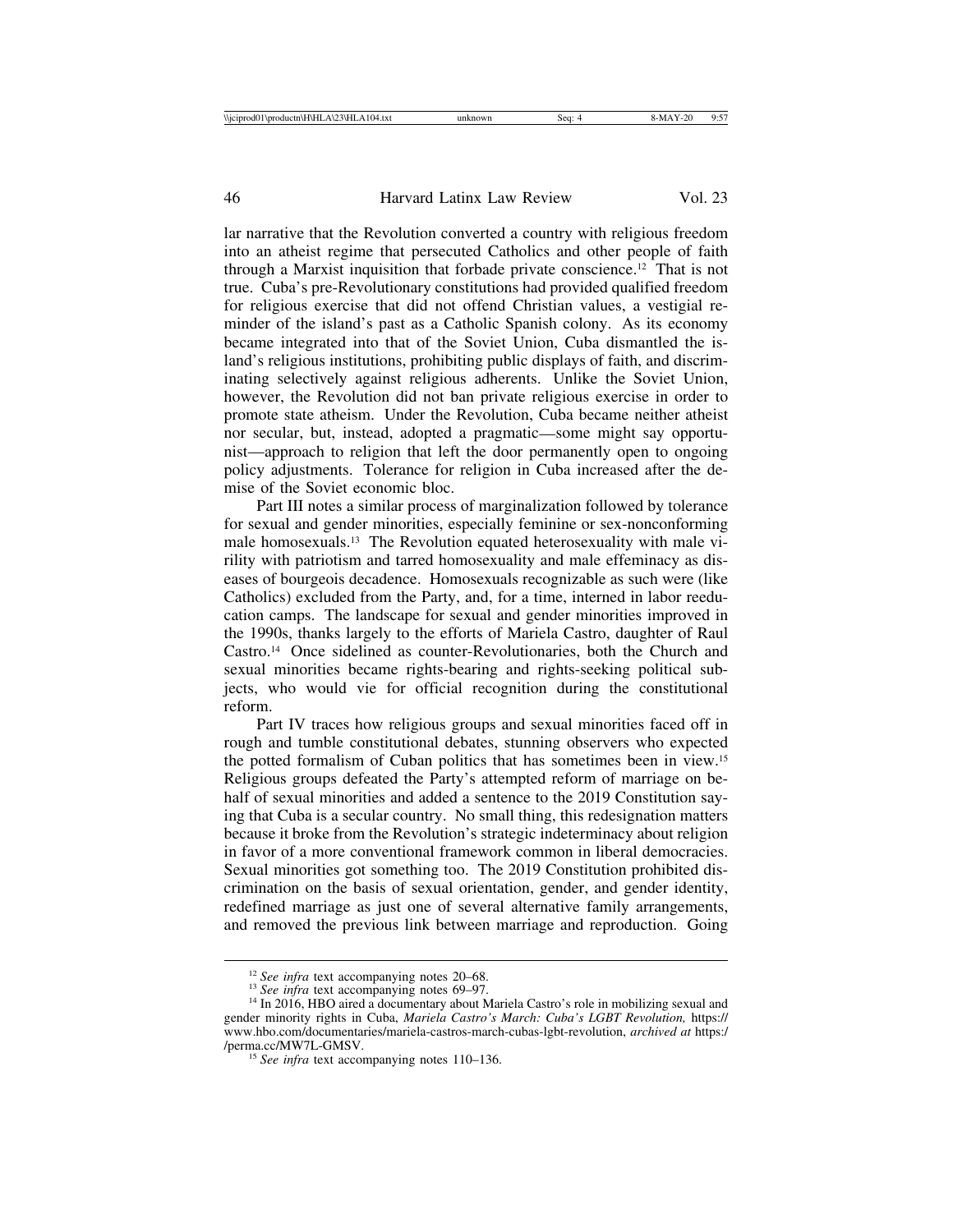forward, sexual minorities and religious groups will compete to influence the regulation of families and intimate life, albeit in diametrically opposing directions.

The constitutional reform tested (and breached) the *cordon sanitaire* that had long limited the political power of churches.16 Their appetites whetted by these political successes, Cuban bishops now seek to recover the corporate privileges enjoyed before the Revolution. This episode obliges the Cuban government to consider which side of the debate—marriage equality or religious liberty—best comports with its ideological commitments going forward. Part IV concludes by urging the Cuban government to side with sexual minorities, the policy position that best contributes to renewing the Revolution as an ongoing symbol of social transformation. As they demonstrated during the reform, the island's churches urge a return to pre-modern social values rejected not only by the Revolution, but by liberal democracies as well. In contrast, what sexual and gender minorities seeks complements the Revolution's doctrinal commitment to transform the social order.

In warning about the Church's ongoing threats to individual freedom, this Article speaks to and from the concerns that animate an individual's freedom *from* religion—insulation from the direct imposition of another's religious views as well as protection from the indirect imposition of such views through state structure. When fundamental rights clash with the Church's doctrine or its corporate privileges—and by definition they must in any modern society—the Church moves to quash those rights.17 This does not make the Church bad; it must obey its nature, just as secular societies should obey their nature by containing political overreaching in the name of God.<sup>18</sup> Arguing for limits on religious exercise may not change legal doctrine in the United States, where constitutional law favors religious interests so much that even for-profit businesses can demand religious privileges based on those enjoyed by individuals.<sup>19</sup> However, Cuba can provide more muscular protection for freedom from religion consistent with the renewal of its critical political tradition.

<sup>&</sup>lt;sup>16</sup> See infra text accompanying notes 119–121, 130–138.<br><sup>17</sup> When secular law clashes with Church doctrine, some Catholic legal authorities urge a practitioner to put the religious claim first. In this view, the primacy of Church doctrine means that the Catholic judge involved in a proceeding that may require her to impose the death penalty recuse herself rather than disregard the religious mandate or, also unacceptable, conform secular law to sectarian doctrine. Amy C. Barrett & John H. Garvey, *Catholic Judges in Capital Cases*, 81 Marq. L. Rev. 303 (1997-1998). <sup>18</sup> Moreover, none of this denies the good that the Church does in Cuba and elsewhere in

terms of its ministry to the needy. For example, in June 2019, the Church opened a home for the elderly in Camaguey. *See Cuban archdiocese opens home for the elderly*, CATHOLIC NEWS AGENCY (June 6, 2019), https://www.catholicnewsagency.com/news/cuban-archdiocese-opens-<br>home-for-the-elderly-72379, *archived at https://perma.cc/4M6C-BXGH.* 

<sup>&</sup>lt;sup>19</sup> Mala Corbin, *Corporate Religious Liberty*, 30 CONSTITUTIONAL COMMENTARY 277 (Feb. 1, 2015).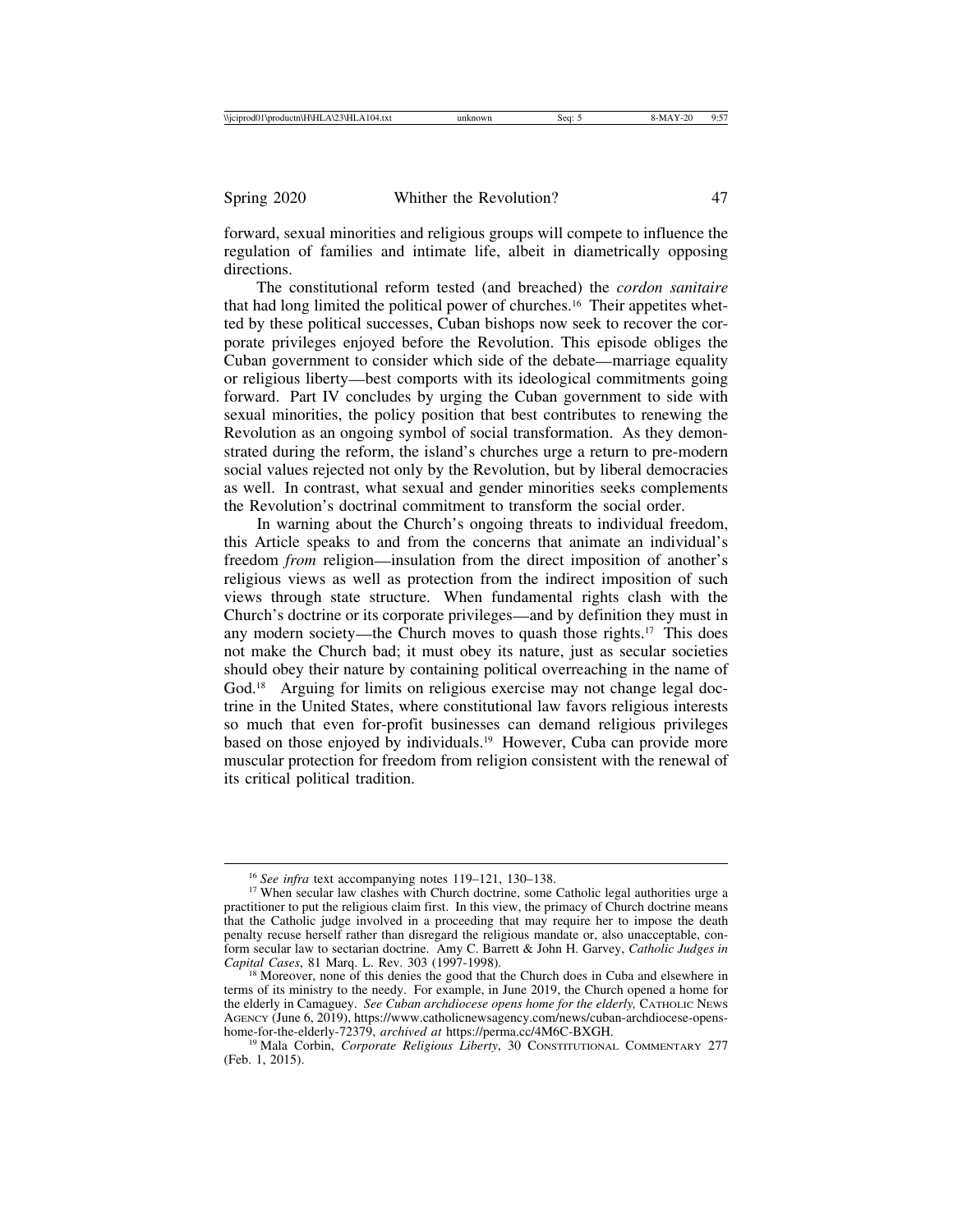| <b>Nicipro</b><br>\productn\H\HLA\2<br>- 14<br>4.txt<br>rod0<br>11 H A<br>- 71 | Sea | $-$<br>.<br>. |
|--------------------------------------------------------------------------------|-----|---------------|
|                                                                                |     |               |

| 48 | Harvard Latinx Law Review | Vol. 23 |
|----|---------------------------|---------|
|    |                           |         |

#### II. THE REVOLUTION'S EVOLVING STANCE ON CHURCH POWER

With some prominent exceptions, much U.S. legal scholarship about Cuba does not put Cuban institutions in their actual political context.20 This is unfortunate because Cuba's idiosyncratic modification of legal institutions is a defining characteristic.<sup>21</sup> Cuba's approach to religious freedom is a cardinal example of this legal distinctiveness. Church-state relations since the Revolution have passed through three separate major phases. Initially, the Revolution carried over the political formula for religious freedom that emerged after Cuba's independence from Spain. In tandem with the Sovietization of Cuba, the Cuban government actively opposed institutional religion and subordinated rights of self-expression and religious freedom to Marxist principles, manifested most explicitly in the Constitution of 1976. After the demise of the Soviet Union, Cuba adopted a more formally tolerant stance towards religion, illustrated by constitutional amendments made in 1992.

#### *A. Post-independence Separation of Church and State*

In other European countries, the Protestant Revolution challenged the hegemony of the Church. As a result, many states that had adopted Catholicism as a state religion became more secularized in response to Protestant demands.22 Not so in Spain, which, since the 15th century, embraced and protected the Catholic faith. Consequently, the Church was a joint partner in Spain's efforts to colonize what would become Latin America. As a colonial power, Spain served as a portal for a different notion of sovereignty in its colonies. Unlike the Enlightenment-infused notion of popular sovereignty of the United States and French Revolutions, Spain promoted a standard of sovereignty that limited individual rights of self-expression and accorded more protection of the Church.23 Latin American independence movements

<sup>&</sup>lt;sup>20</sup> Observers often posit values alien to Cuban socialism, e.g., neoliberal economics, regime change, and then proceed to answer political questions that do not actually arise in Cuba. Larry Cata Backer is the most prominent legal scholar who understands and analyzes the internal logic of Cuban law and institutions. *See*, *e.g.*, Larry Catá Backer, *The Cuban Communist Party at the Cusp of Change* in REFORMING COMMUNISM: CUBA IN A COMPARATIVE PER-SPECTIVE 157–191 (Scott Morgenstern and Jorge Pérez López, ed., 2018); Larry Catá Backer, CUBA'S CARIBBEAN MARXISM: ESSAYS ON IDEOLOGY, GOVERNMENT, SOCIETY, AND ECONOMY IN THE POST-FIDEL ERA (2018). <sup>21</sup> I have tried to do the same in previous articles. Jos´e Gabilondo, *Economic Coercion*

*and the Limits of Sovereignty: Cuba's Sanctions Claim Against the United States*, 20 HARV. LATINX L. REV. 51 (2017); José Gabilondo, *Cuban Claims: Embargoed Identities and the Cuban-American Oedipal Conflict (el grito de la Yuma),* 9 RUTGERS RACE & L. REV. 335 (2008); José Gabilondo, *Sending the Right Signals: Using Rent-Seeking Theory to Analyze the Cuban Central Bank*, 27 Hous. J. In $\tau$ 't. L. 483 (2005).

<sup>&</sup>lt;sup>2</sup> See David Martin, A General Theory of Secularization (1978). *See also* Peter L. Berger, *The Desecularization of the World: A Global Overview*, in THE DESECULARIZATION OF THE WORLD: RESURGENT RELIGION AND WORLD POLITICS (Peter L. Berger ed., 1999).

<sup>&</sup>lt;sup>23</sup> Ted Piccone and Ashley Miller, *Cuba, the U.S., and the concept of sovereignty: Toward a common vocabulary*?, BROOKINGS INSTITUTE (Dec. 19, 2016), https://www.brookings.edu/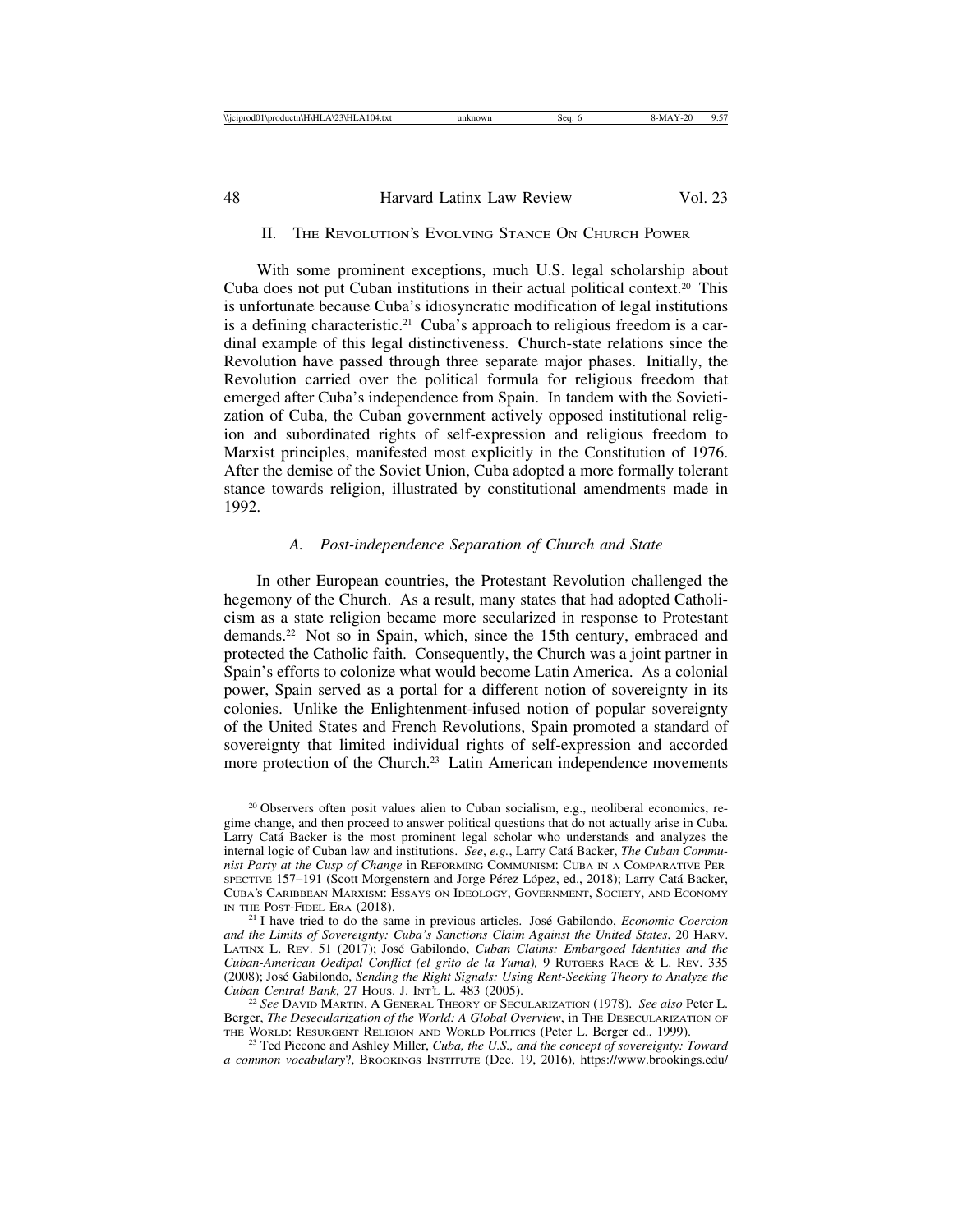of the 18th and 19th century succeeded in throwing off the Spanish crown, but the Church remained in place, an early demonstration of its ability to survive by mutating. Indeed, Catholic political power is one of the constants in the varied historical paths followed by countries in Latin America. To this day, the Church continues to enjoy a favored status in Spain's former colonies.24

During Cuba's war of independence, a minority of Catholic clergy on the island defended the insurgency, but the Church supported Spain.25 During the first occupation by the United States, Cuba adopted a constitution in 1901 that formally separated the state from any religious institution.26 This Constitution invoked God in the preamble, though it separated church and state, prohibited the state from supporting any particular religion, and guaranteed a qualified form of religious freedom, so long as it did not offend "Christian morality and public order."27

Essentially the same standard survived through the constitutions of 1934, 1935, 1940, and 1952.28 Seen as the high-water mark of Cuba's political history, the constitutional convention of 1940 revisited the place of religion and ended up affirming the preexisting arrangements.<sup>29</sup> Protestant churches had tried to limit the Church's political influence, in particular over educational policy.30 Article 55 established the public education was secular, but that private schools, subject to regulation and inspection by the state, could teach religion.

After the United States officially left Cuba in 1902, the Church had begun to rebuild its relationships with the island's remaining Spaniards and the urban middle class. $31$  On the eve of the Revolution, the island's Church retained strong ties to Franco's Spain, the Batista regime, and the Cuban middle and upper classes, particularly in cities. In 1959, when it succeeded in ousting Fulgencio Batista from the presidency, the Revolution confronted a Church whose doctrine emphasized individual charity rather than social reforms as a way to deal with economic inequality.32 The Church also retained its peninsular character as suggested by the fact that in 1959 about 2,500 of the island's 3,000 priests were from Spain.33 Nevertheless, some

research/cuba-the-u-s-and-the-concept-of-sovereignty-toward-a-common-vocabulary/#footnote-8, *archived at* https://perma.cc/5ZBT-MUDN.<br><sup>24</sup> ALFREDO GRIMALDOS, LA IGLESIA EN ESPAÑA: 1977-2008 (2008).

<sup>&</sup>lt;sup>25</sup> JOHN KIRK, BETWEEN GOD AND THE PARTY: RELIGION AND POLITICS IN REVOLUTIONARY CUBA 35–36 (Board of Regents of the State of Florida, 1989). <sup>26</sup> Art. 26, CONST. CUBA (1901) in LEONEL DE LA CUESTA, CONSTITUCIONES CUBANAS

<sup>136–176 (</sup>Alexandria Library, 2007).<br><sup>27</sup> Id

<sup>27</sup> *Id.* <sup>28</sup> *Id.* <sup>29</sup> NESTOR ´ CARBONELL CORTINA, GRANDES DEBATES DE LA CONSTITUYENTE CUBANA DE

<sup>1940, 65–73, 193–208, 258–275 (</sup>Ediciones Universales, 2001).<br>
<sup>30</sup> See Kirk, *supra* note 25, at 44.<br>
<sup>31</sup> See id. at 39–40.<br>
<sup>32</sup> Margaret Crahan, *Catholicism in Cuba*, 19 CUBAN STUDIES 6 (1989).<br>
<sup>33</sup> Margaret Crahan, THE MAKING OF A REVOLUTIONARY SOCIETY (Philip Brenner ed., 1989).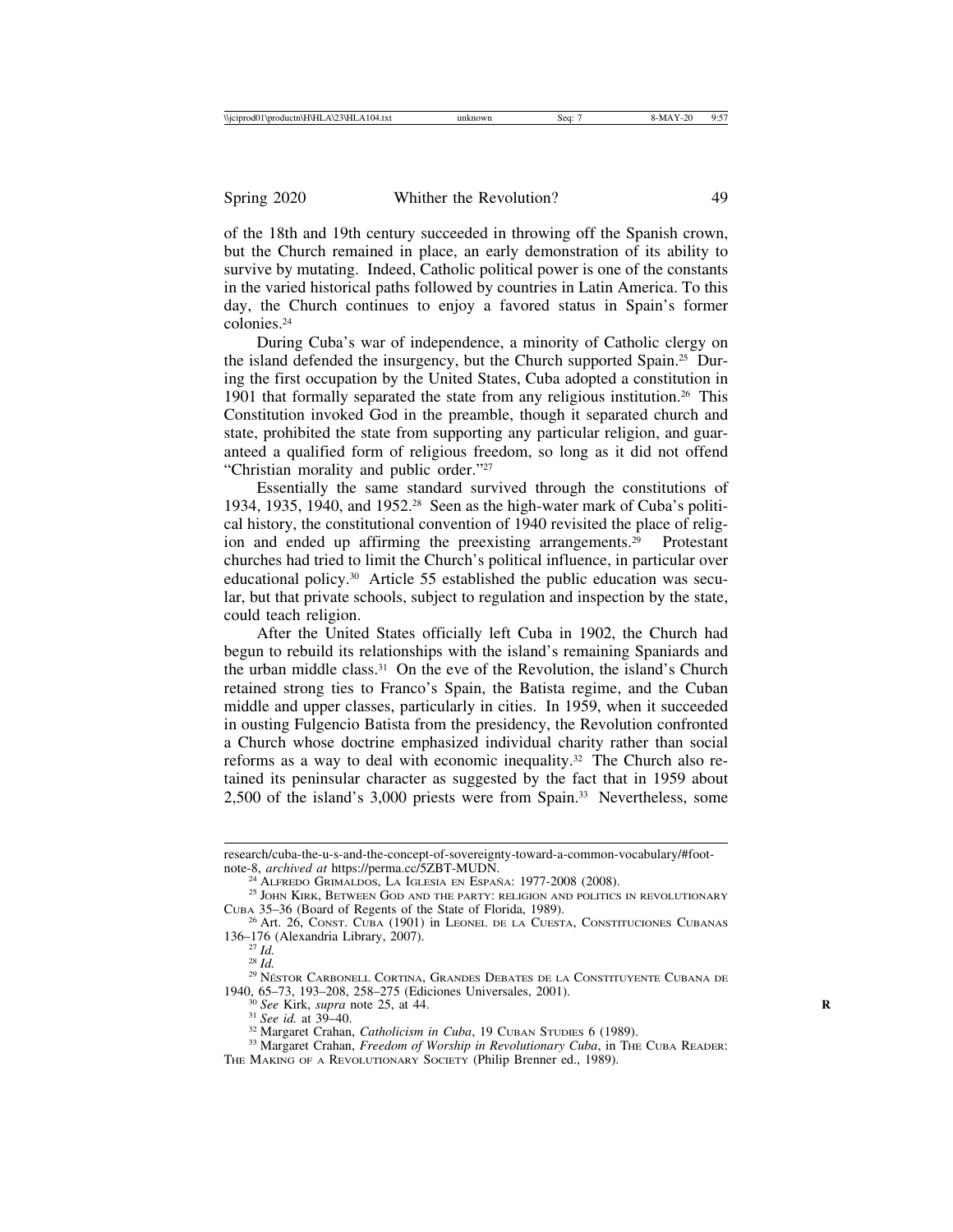within the island's Catholic hierarchy supported Castro's challenge to Batista.

Animosity between the Church and the Revolution emerged quickly.<sup>34</sup> In 1959, over one million people gathered in Havana at a National Catholic Congress that formally rejected communism.<sup>35</sup> In 1960, the Church celebrated the anniversary of Francisco Franco's armed uprising against Spain's democratically established Second Republic.36 As it lost access to United States markets for sugar, Cuba began to substitute the Soviet Union as its major trading partner. That same year, Cuba entered into a five-year trade and financing agreement with the Soviet Union.<sup>37</sup> The Church vigorously opposed these attempts to enhance the island's economic position.38 Castro's announcement that the new government was socialist increased the polarization.

Things would come to a head in 1961 after the Bay of Pigs invasion. The United States had hoped that the Bay of Pigs would proceed as had the U.S.-supported coup in 1954 in Guatemala.<sup>39</sup> The Cuban invasion included four Spanish priests and was directed by a prominent member of a lay Catholic organization, *Agrupación Católica*, validating the Cuban government's perception that the Church was aligned with counterrevolutionary activities and the United States.40

As the antagonism grew between the Revolution and the Church, seen as counter-revolutionary, the Cuban government abandoned the church-state arrangements that had continued essentially unbroken since Cuba's independence from Spain. Catholic bishops lost political power, control over their schools, substantial properties, and their status as leaders of the government's favored religion. On May 1, 1961, the government nationalized all private schools, including religious ones, and prohibited public religious processions.41 This triggered the departure from Cuba of many Catholics, which contributed to the marginal position of the Church in the following years.42 Though the island's bishops had lost all political power by this point, Cuba maintained diplomatic relationships with the Vatican.43 During this period, the government carried out some of its most harsh persecution of religious opponents of the Cuban government. Nevertheless, as late as 1963,

<sup>34</sup> Joseph Holbrook, *The Catholic Church in Cuba 1959-62: The Clash of Ideologies*, 2 INTÈ J. OF CUBAN STUD. 264–275 (Autumn/Winter 2010).<br>
<sup>35</sup> Crahan, *supra* note 32 at 8.<br>
<sup>36</sup> See Kirk *supra* note 25 at 83.<br>
<sup>37</sup> MARIFELI PÉREZ-STABLE, THE CUBAN REVOLUTION: ORIGINS, COURSE, AND LEGACY

<sup>79–80 (</sup>Oxford, 1999).<br><sup>38</sup> See Kirk supra note 25, at 76–77.

<sup>&</sup>lt;sup>38</sup> See Kirk supra note 25, at 76–77.<br>
<sup>39</sup> PÉREZ-STABLE, supra note 37 at 80.<br>
<sup>40</sup> Crahan, supra note 32 at 6.<br>
<sup>41</sup> Id.<br>
<sup>42</sup> Holbrook, supra note 34 at 264–275.<br>
<sup>43</sup> Thomas Quigley, *The Catholic Church and Cuba's I* CULTURE, AND SOCIETY: THE CASE OF CUBA, A CONFERENCE REPORT 95–96 (Margaret Crahan ed., 2003).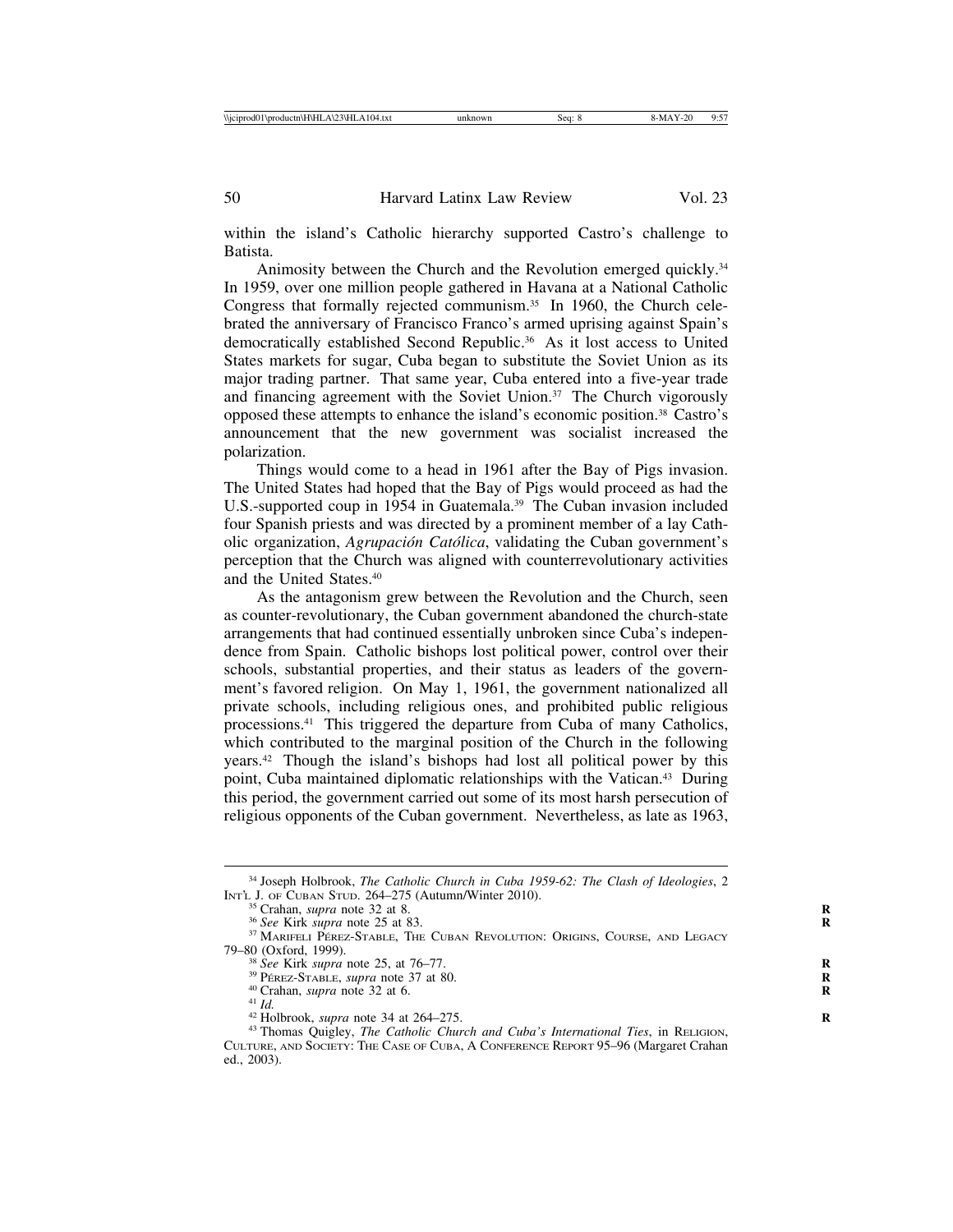Fidel Castro still noted that the Revolution respected private religious freedom.44

By relegating the Church to private ministry, Cuba was able to safeguard some human rights more effectively than other Latin American countries had done. In 1965 Cuba became the first Latin American country to legalize abortion, noteworthy in a region where women and girls still lack basic reproductive rights because of laws based on religious notions about the fetus.<sup>45</sup>

The Revolution's symbolic challenge was to create a master narrative, one that would necessarily displace the frameworks for meaning offered by the Church. Eventually Cuba would get a new Trinity: the Revolution, the nation, and Fidel Castro. This symbolic project continued through 1965 as Fidel Castro established the Central Committee of the Party, which would become the custodian of the Revolution as a political symbol.46 In 1968 the government banned the public celebration of Christmas in connection with the sugar harvest.<sup>47</sup> Catholic churches remained free to minister to the faithful, though they lost all state support.

Though ousted from the island, the Church's experience in Cuba would contribute to the systemic changes initiated by the Second Vatican Council

<sup>45</sup> Not until 2012 would another Latin American country—Uruguay—do the same. *See Uruguay: New Abortion Law Breaks Ground for Women's Rights*, HUMAN RIGHTS WATCH (Oct. 26, 2012), https://www.hrw.org/news/2012/10/26/uruguay-new-abortion-law-breaksground-womens-rights#, *archived at* https://perma.cc/LT2L-ATZT. Of the 33 countries that comprise Latin America, abortion is legal only in Cuba, Uruguay, Guyana, and Mexico. Annie Kelley, *Latin America's fight to legalize abortion: the key battlegrounds*, THE GUARDIAN, Aug. 9, 2018, https://www.theguardian.com/global-development/2018/aug/09/latin-americafight-to-legalise-abortion-argentina-brazil-chile-venezuela-uruguay-colombia-el-salvador-

peru, *archived at* https://perma.cc/37AH-3MN9. As of 2008, Latin America had the world's highest rate of unsafe abortions, resulting in more than 1,100 deaths of women. WORLD HEALTH ORGANIZATION, UNSAFE ABORTION INCIDENCE AND MORTALITY: GLOBAL AND RE-GIONAL LEVELS IN 2008 AND TRENDS DURING 1990-2008.<br><sup>46</sup> Pérez-Stable, *supra* note 37 at 111. *See also generally* Louis A. Perez, Jr., Cuba **R** 

BETWEEN REFORM AND REVOLUTION (1988).

<sup>44</sup> In a famous speech on the steps of the University of Havana, Castro emphasized the Revolution's tolerance for religion:

The Revolution stood firm in its principles of respect for the religious beliefs of any citizen, their respect for worship. It did not occupy churches, it did not close churches, it did not impede the activities of any priest willing to perform his proper religious functions, and it can even be said that the conflicts between the Revolution and the Catholic Church began to disappear. (text translated by author)

*Discurso pronunciado por el Comandante Fidel Castro Ruiz, Primer Ministro del Gobierno Revolucionario de Cuba, en la clausura del acto para conmemorar el VI aniversario del asalto al Palacio Presidencial, celebrado en la Escalinata de la Universidad de la Habana,* DEPARTAMENTO DE VERSIONES TAQUIGRAFICAS DEL GOBIERNO REVOLUCIONARIO (Mar. 13, 1963), http://www.cuba.cu/gobierno/discursos/1963/esp/f130363e.html, *archived at* https://

<sup>47</sup> *A Recent History of Christmas in Cuba*, CUBA J. (Nov. 29, 2015), http://cubajournal.co/ a-recent-history-of-christmas-in-cuba/, *archived at* https://perma.cc/97LB-LXU4.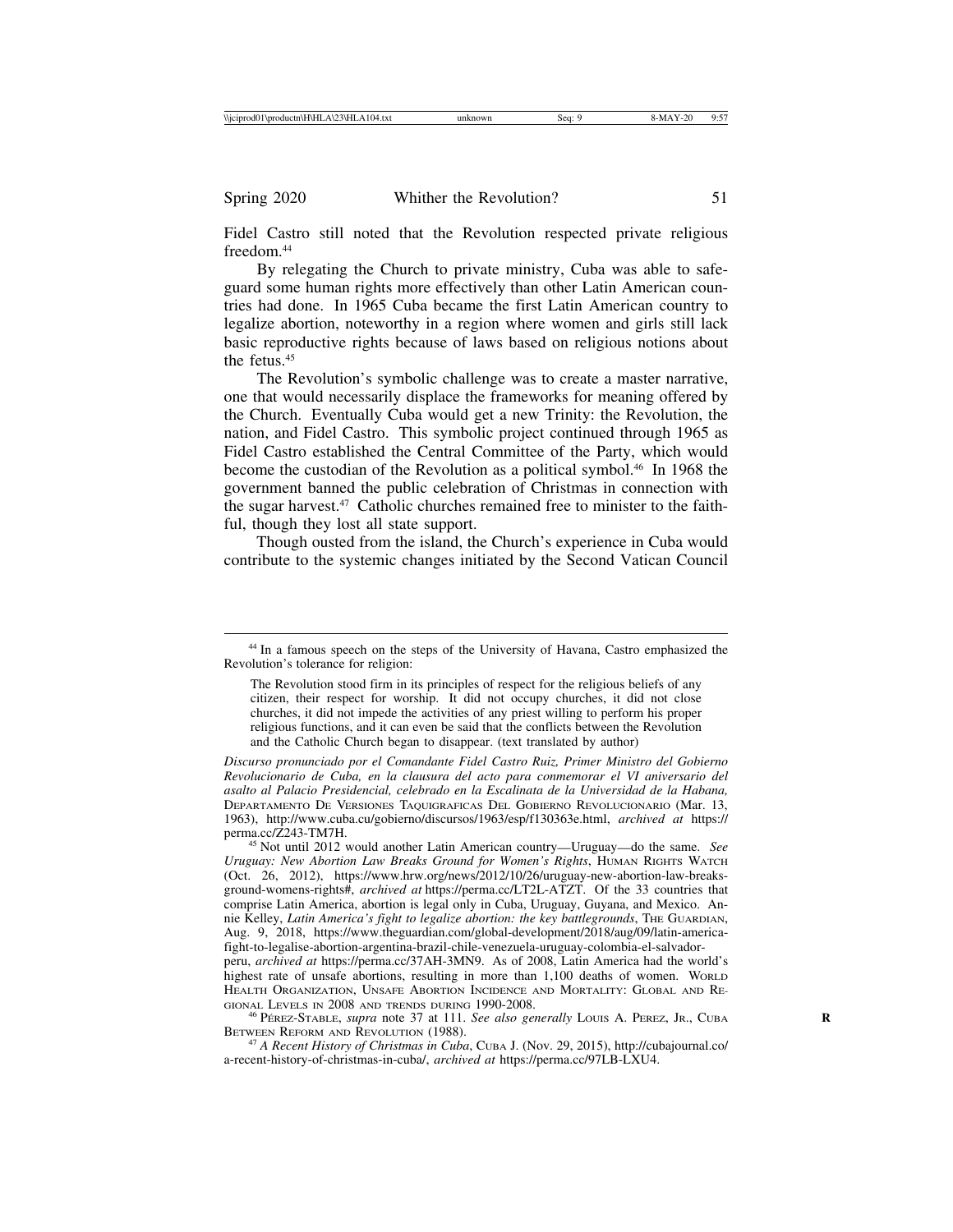in 1961 ("Vatican II").<sup>48</sup> Vatican II put in place several changes that made the Church more attractive to followers in Latin America, where structural inequality left the ground fertile for radical political movements promising change.49 The Cuban experience left the Church more open to liberation theology in Latin America, seen as a way of avoiding further losses of adherents to leftist orientations.<sup>50</sup> Accordingly, after Vatican II the Church would become more aligned with the government's policies.<sup>51</sup> This culminated in pastoral letters for 1968 and 1969 by Cuban bishops condemning the United States embargo of Cuba and encouraging Catholics to cooperate with Marxists.52

## *B. The 1976 Constitution: Scientific Materialism*

The first post-Revolutionary statement of constitutional principles, the Organic Law of 1959, maintained the formal separation of church and state that had emerged during the first U.S. occupation.53 The 1976 Constitution adopted the second post-Revolutionary legal standard for religious freedom. Though based loosely on the 1936 Soviet Constitution, the 1976 Constitution did not go as far as the Soviet text had in terms of enforcing state atheism. Without prohibiting the private exercise of faith, the 1976 Constitution adopted scientific materialism as the country's guiding principle, a philosophy that emphasizes the scientific method, empiricism, and strategies to promote class-consciousness. In this framework, religious claims rank low because faith exempts subjective accounts of truth from critical or scientific examination. Also, religious ideas may keep workers from appreciating the true terms of their subordination by capitalism. If a church is also closely allied with the moneyed classes, this makes it even more incompatible with a communist project. Consequently, communist programs of action tend to make it a priority to take apart existing concentrations of religious power.

The 1976 Constitution (and all subsequent constitutional reforms) recognized the fundamental right to practice any religion or none at all, though it removed the invocation of God in its preamble. However, the constitutional text subordinated religious liberty to socialist values. Article 54 stated that individuals enjoyed freedom of conscience and religion, so long as it did not violate the person's duty to the Revolution, a highly indeterminate standard that would violate the notions of religious freedom of most capitalist democracies.<sup>54</sup>

<sup>48</sup> Jordan Teicher, *Why Is Vatican II So Important?*, NPR (Oct. 10, 2012), https:// www.npr.org/2012/10/10/162573716/why-is-vatican-ii-so-important, *archived at* https://

<sup>&</sup>lt;sup>49</sup> Crahan, *supra* note 32 at 11–12.<br>
<sup>50</sup> Holbrook, *supra* note 34 at 264.<br>
<sup>51</sup> *See supra* note 25 at 169.<br>
<sup>52</sup> Crahan, *supra* note 32 at 12.<br>
<sup>53</sup> Art. 35, Ley Fundamental de la Republica de Cuba de 7 de Febrero

DE LA CUESTA, CONSTITUCIONES CUBANAS 400-464 (Alexandria Library, 2007).<br><sup>54</sup> Art. 54, CONST. CUBA (2019) read: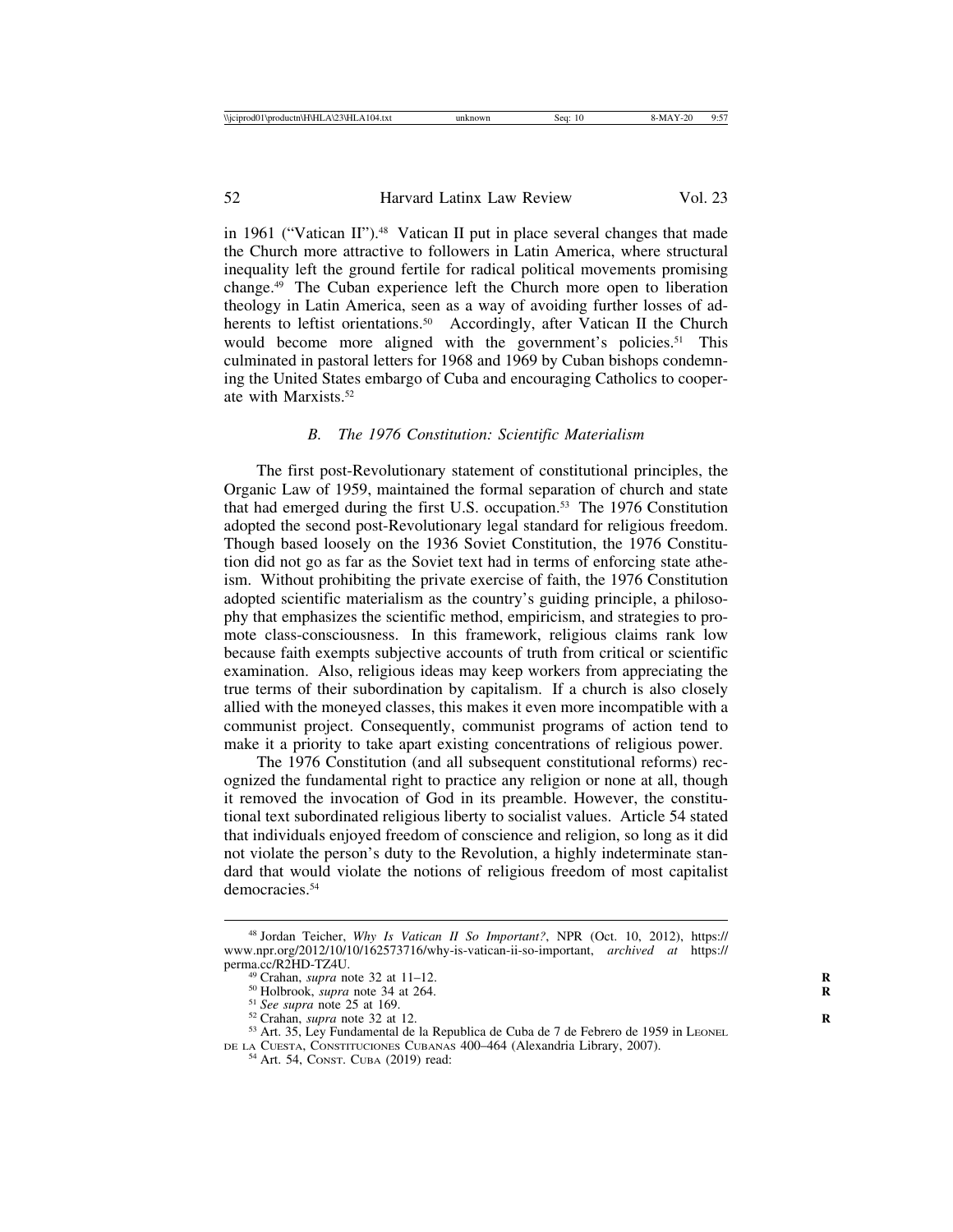The majority of commenters interpret the 1976 Constitution's approach to religion to mean that Cuba became an atheist country. I reject this assertion because neither the text nor related political documents mandate state atheism as a formal matter.55 Moreover, some forms of atheism might not be able to survive the proof requirements of scientific materialism.56 Scientific materialism does not forbid religion a priori, but claims based on religion are unlikely to amount to much in a system that rejects the supernatural. Indeed, some Cuban Catholics—including an official from the Cuban Conference of Bishops—welcomed the new standard because it provided textual support for some degree of religious freedom.57

## *C. Post-Soviet Constitutional Amendments: Creeping Secularism*

Beginning in the 1980s, Fidel Castro and the Party softened their antireligious stance, which dovetailed with the Church's liberalizing trends after Vatican II. During the 1980s, Fidel Castro began to express some support for the Church by suggesting that its goals could be aligned at least in part with those of the Revolution.<sup>58</sup> Beginning in 1986, the Revolution began to undergo a process of "rectification" to adjust official policies to contemporary conditions.<sup>59</sup> The Party's Central Committee set up an Office of Religious Affairs, which increased the visibility of the Church and its involvement with the state.<sup>60</sup> The government had become more tolerant of religion, but the fundamental constitutional standard remained the same.

In 1992, after the break-up of the Soviet trading community, the 1976 Constitution underwent reforms as Cuba adapted to a world without its chief

The socialist State, which bases its activity and educates the people on the materialistic scientific conception of the universe, recognizes and guarantees the freedom of conscience, the right of everyone to profess any religious belief and to practice, within the framework of respect for the law, the belief of their preference. 2. The law regulates the activities of religious institutions. 3. It is illegal and punishable by law to oppose one's faith or religious belief to the Revolution, to education or to the fulfillment of the duty to work, to the defense of the homeland with arms, to reverence for its symbols and to other duties established by the Constitution. (translated text).

*Cuba's Constitution of 2019*, constituteproject.com, *archived at* https://perma.cc/U4M4-UVS9. <sup>55</sup> Some also see the earlier polarization in 1961 between the Church and the Revolution

as evidence that the island had become atheist. See MARK JUERGENSMEYER AND WADE CLARK ROOF, ENCYCLOPEDIA OF GLOBAL RELIGION 267 ("In 1961, Cuba was officially proclaimed an atheist country.")<br><sup>56</sup> Cuba's application of scientific materialism to the economy has not performed as hoped

although, at least until recently, Cuba had raised the standard of living for the worst off, seeming to meet the max-min criterion for fairness central to John Rawls' theory of justice. JOHN RAWLS, A THEORY OF JUSTICE (1971).<br>
<sup>57</sup> Crahan, *supra* note 32 at 16.<br>
<sup>58</sup> See Kirk, *supra* note 25 at 122.<br>
<sup>59</sup> PÉREZ-STABLE, *supra* note 37 at 154.<br>
<sup>60</sup> See Quigley, *supra* note 43 at 95.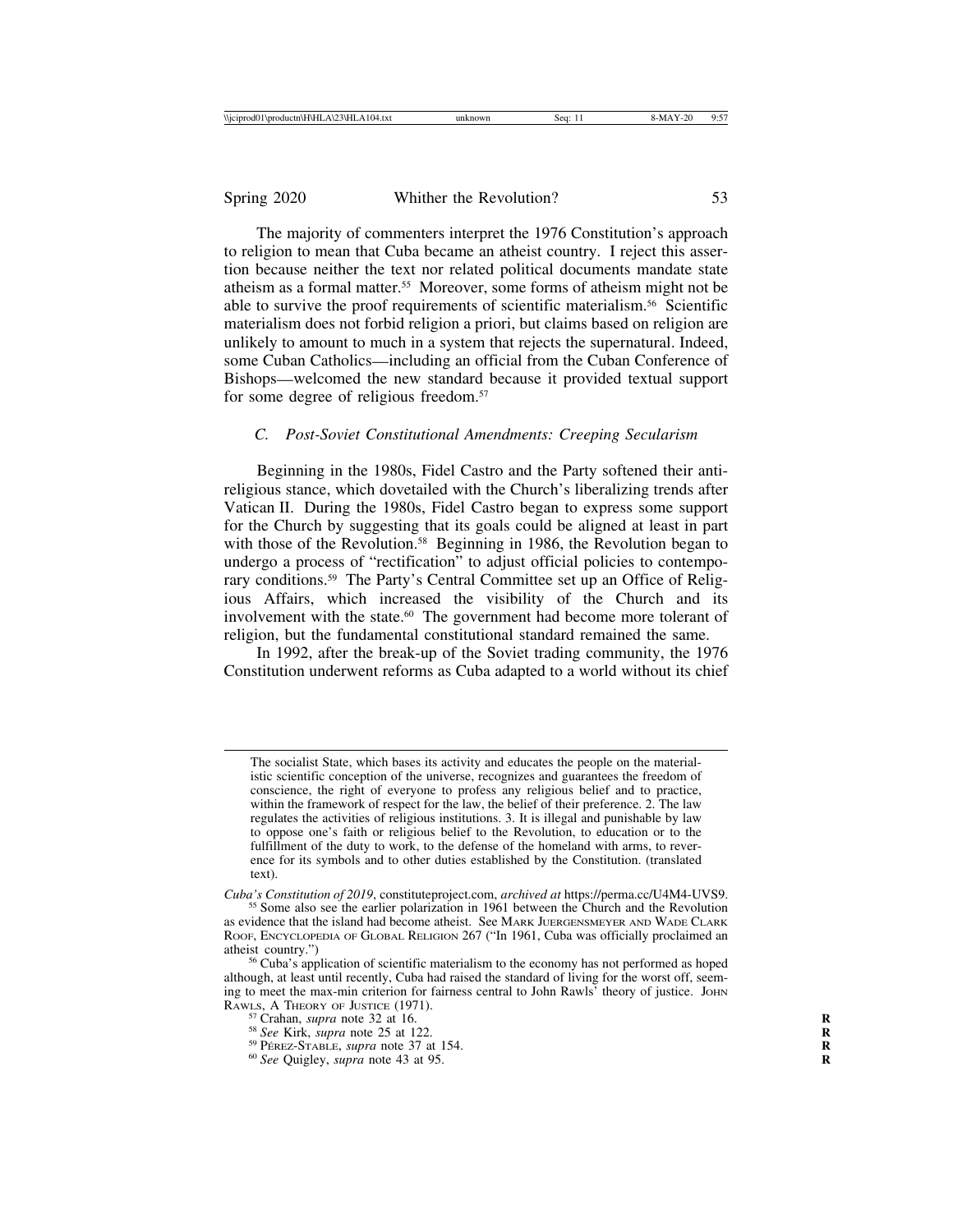trading partner and patron.61 This would lead to the Revolution's third constitutional standard for religious freedom. At the Fourth Congress of the Party in 1992, the Popular Assembly made several changes to the 1976 text. Atheism as a requirement for membership in the Communist Party was abolished.62 The standard for religious liberty also changed with the addition of Article 15, which clarified that religious liberty was no longer subordinated to other national or constitutional interests.63 Some interpret these reforms as an abandonment of atheism in favor of secularism, but this overstates the case because Cuba was not atheist before the change and did not become secular by virtue of these changes.

Pope John Paul II's visit to Cuba in 1998 signaled ongoing improvement in the relationship between Cuba and the Vatican.<sup>64</sup> In his sermon, Pope John Paul II emphasized that Cuba had a "Christian soul," which he said in the context of excluding representatives of Santeria from an ecumenical meeting.65 After Pope John Paul II's visit, the Church began to press for political priorities in Cuba that, though dormant, had never been abandoned. Cuba began recognizing Christmas as an official public holiday again after Pope John Paul II's visit.<sup>66</sup>

As part of its post-Fidel reforms, the Cuban government and the Vatican have also resumed a more robust relationship.67 In 2014 Pope Francis met with Raul Castro, who toyed about returning to the fold. The current Pope has advocated for détente between Cuba and the United States.<sup>68</sup>

## III. SEXUAL MINORITIES: FROM SOCIAL VERMIN TO POLITICAL SUBJECTS

Like the Church, sexual minorities in Cuba went through a similar process of exclusion and reincorporation. Initially, Fidel Castro's government defined visible expressions of homosexuality and gender dissidence as

<sup>61</sup> GAIL REED, ISLAND IN THE STORM, THE CUBAN COMMUNIST PARTY'S FOURTH CON-GRESS 132-35 (1992). *See also* Milán Peréz, *Motivos Para Una Reforma*, 7 REVISTA CUBANA DE DERECHO (1992).

 $^{62}$  Pérez-Stable, *supra* note 37 at 175.<br><sup>63</sup> Art. 15, Const. Cuba (2019) read as follows: "The State recognizes, respects, and guarantees religious liberty. The Republic of Cuba is secular. In the Republic of Cuba, the religious institutions and fraternal associations are separate from the State and they all have the same rights and duties. Distinct beliefs and religions enjoy equal consideration." (translated text). *Cuba's Constitution of 2019*, constituteproject.com, *archived at* https://perma.cc/U4M4-

<sup>&</sup>lt;sup>64</sup> *See* Kirk, *supra* note 25 at 110. **R** 65 Pope John Paul II Speaks in Cuba, in The CUBA READER 553–54 **R** (AVIVA CHOMSKY ed., 2019) ("As everyone knows, Cuba has a Christian soul and this has

brought her a universal vocation."). <sup>66</sup> *A Recent History of Christmas in Cuba*, CUBA J. (Nov. 29, 2015), http://cubajournal.co/

<sup>&</sup>lt;sup>67</sup> José Gabilondo, *Raul and the Church: A Faustian Pact?*, HUFFPOST (Jun. 4, 2015).<br><sup>68</sup> Jonathan Watts & Stephanie Kirchgaessner, *Pope calls on Cuba and US to set global 'example of reconciliation*,' THE GUARDIAN, Sep. 19, 2015, https://www.theguardian.com/ world/2015/sep/19/pope-francis-cuba-us-reconciliation-havana, *archived at* https://perma.cc/ QP4J-CRQ6.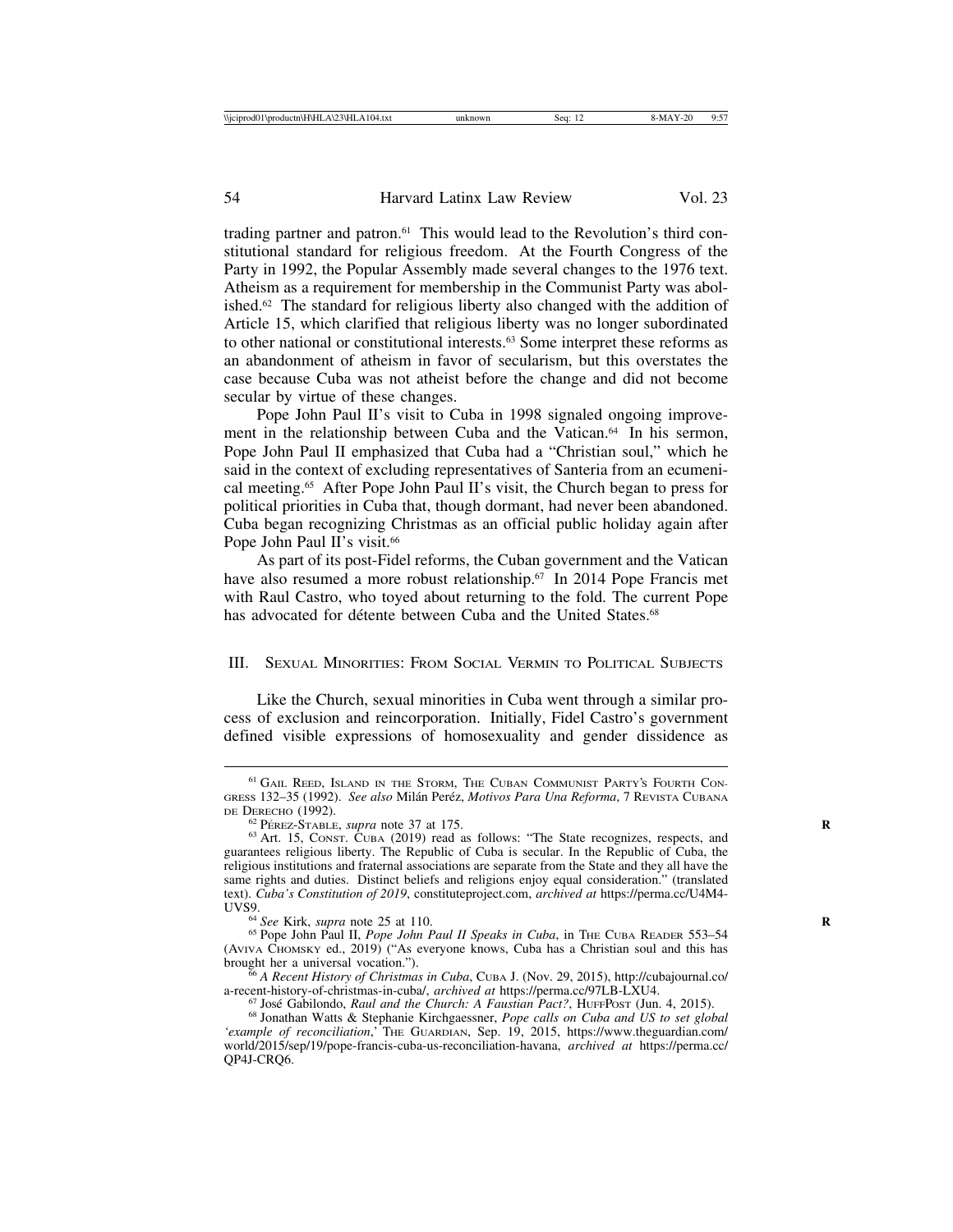counter-Revolutionary carryovers of capitalist decadence, to be purged in the name of social hygiene. Later, the Revolution medicalized homosexuality by emphasizing the threat that HIV and AIDS posed to society. Beginning in 1990s, progressive Cuban intellectuals and Party operatives began to analogize sexual minorities to women, for whom the Revolution had opened many doors. As this political analogy succeeded, the official stance changed, and sexual and gender minorities became full-fledged subjects of the Revolution. The Party's constitutional proposal in support of marriage equality would be the highpoint of Revolutionary inclusion.

#### *A. Homosexuality as a Social Hygiene Problem*

Before the Revolution, Cuban society adhered to conventional gender expectations built on binary sex. These gender standards elevated overt male dominance and conventional notions of masculinity, celebrating machismo and subjecting females to strict expectations about acceptable feminine behavior. Reinforced by Christian notions of sin, these gender standards framed homosexuality as deviance.

In particular, two statutes based on the Spanish law provided the framework for the persecution of homosexuals. The island's Social Defense Code of 1936 penalized public displays of same-sex desire as sources of prohibited "public disorder."69 A separate statute allowed the government to pursue individuals and practices seen as leading to delinquency.<sup>70</sup> That said, sexual minorities enjoyed some degree of freedom, especially in Havana's cosmopolitan nightlife, which included bars and spaces for gay males and sex workers.71 Unfortunately, Adrienne Rich's observation about the invisibility of lesbians is generally true about Cuban women during this period.<sup>72</sup> This invisibility makes it hard to appreciate the role played by sexual minority women, but it also protected them from the worst violence directed at homosexual males whose visibility threatened the heterosexual power structure.

In effect, the Revolution restated gender norms in political rather than religious terms. In this view, homosexuality was a carryover of negative elements of society before the Revolution.73 Leninism provided the intellectual framework for these programs. Lenin saw culture as a powerful tool of revolutionary construction, so he argued for using political criteria—in par-

<sup>69</sup> Robert Brito, Locking the Closet Door: Reformation of the Cuban Man and the Attempt to Eliminate Homosexuality,1950-1962 30 (2015) (unpublished Masters thesis, University of Florida) (on file with author). The MARIEL BOATLIFT TO GAY CUBAN MIAMI 6 (Min-<sup>70</sup> Susan Peña, Oye Loca: From the Mariel Boatlift to Gay Cuban Miami 6 (Min-

nesota, 2013).<br><sup>71</sup> *See* Brito, *supra* note 69 at 24–25.<br><sup>72</sup> Adrienne Rich, *Compulsory Heterosexuality and Lesbian Existence*, 5 WOMEN: SEX AND SEXUALITY 631 (1980) ("[L]esbian existence has been written out of history or cata-<br>logued under disease. . .").

<sup>&</sup>lt;sup>73</sup> Emily Kirk, *Setting The Agenda for Cuban Sexuality: The Role of Cuba's CENESEX*, 36 CANADIAN J. OF LATIN AMERICAN AND CARIBBEAN STUD. 143, 146 (2011).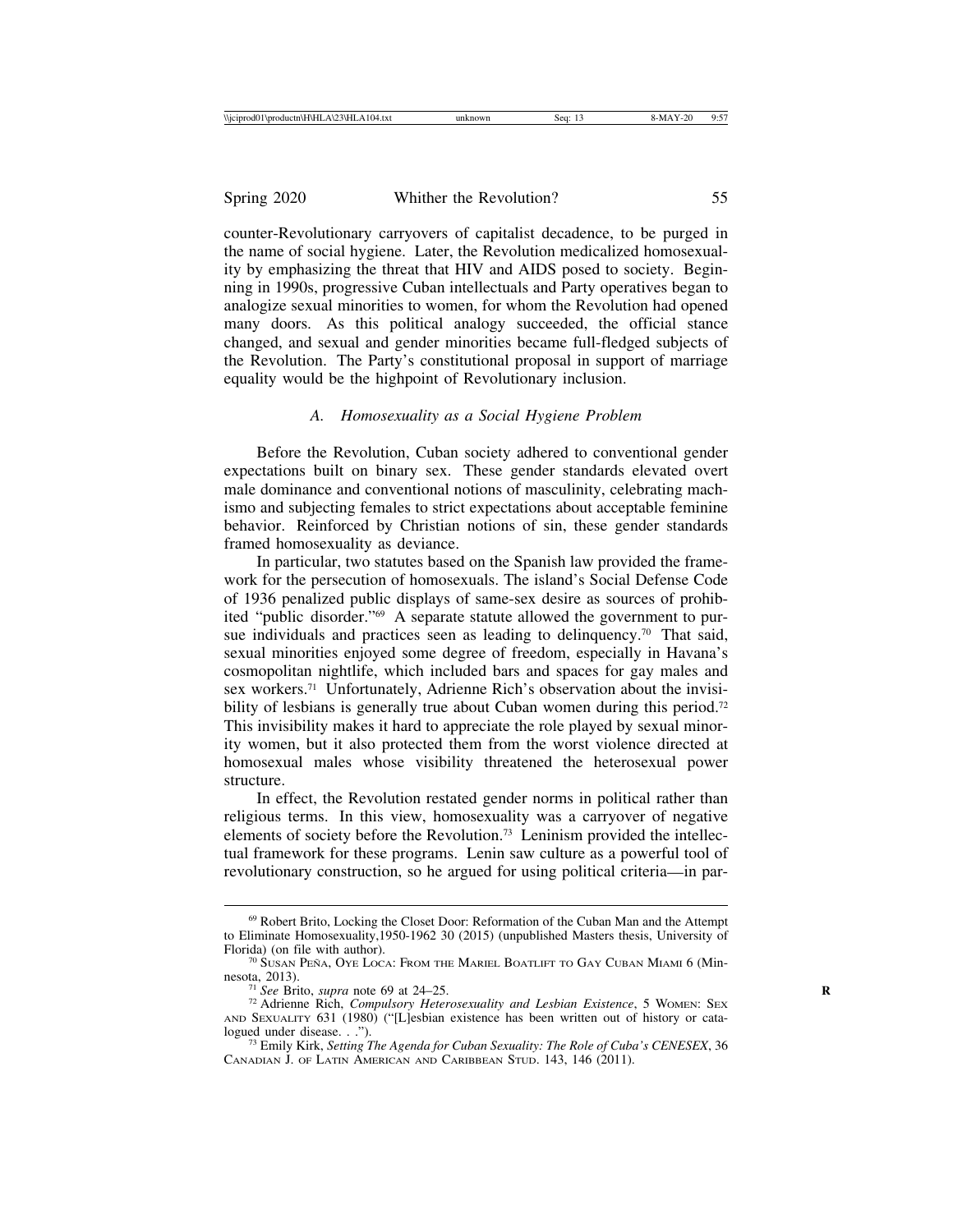ticular as they supported revolutionary goals—to evaluate culture. Activities that strayed from the sanctioned revolutionary path were classified as ideological diversions (*diversionismo ideologico*), not in the sense of pleasure but, rather, as a displacement of priorities towards an antisocial goal. Ideological diversions referred to practices associated with the United States consumption and counterculture, including long hair, rock and roll, tight pants, and excess consumerism. Social hygiene would require purging activities that undermined revolutionary goals.

Che Guevara's notion of the "new man" embodied this ideological reframing of gender as a political attribute.<sup>74</sup> The Revolution's new man was virile, active, and patriotic, renouncing all ties to capitalist decadence.75 No longer a violation of Christian order, homosexuality became a form of sedition, threatening the virtuous heterosexual masculinity at the center of the Revolutionary army. Consequently, the government took steps to liquidate these unwelcome social elements.76 These efforts did not target sexual or gender minorities who could pass as conforming heterosexuals. Instead, persecution targeted obvious expressions of sexual and gender dissidence, much as it had before the Revolution.<sup>77</sup> In 1961, the government conducted a major sweep of prostitutes, homosexuals, and others viewed as counter-Revolutionary "scum," an epithet that invoked hygienic attempts to clean up society.<sup>78</sup> Gay bars and cruising areas became seen as potential centers of counter-revolutionary activity.79

In a 1963 speech on the steps of the University of Havana, Castro outlined a formula that would form the basis of later efforts to liquidate homosexuality and nonconforming expressions of gender. In this view, homosexuality was a symptom of bourgeois laxity, to be remedied by the

<sup>74</sup> Erasmo Calzadilla, *Che Guevara and the Making of the New Man*, HAVANA TIMES (Oct. 30, 2012), https://havanatimes.org/diaries/erasmo-calzadilla/che-guevara-and-the-making-ofthe-new-man/, *archived at https://perma.cc/D6NX-WW8V.* <sup>75</sup> See PENA, *supra* note 70 at 3. **R** <sup>76</sup> As Glenda Russell has noted:

A group is conceptually liquidated – or demolished in a culture's thoughts – when its members are seen as less than human, as massively confused about the right order of things, and as lost in a hopeless cognitive and spiritual morass. . .[There are] four steps in the process of the conceptual liquidation of LGBs [lesbians, gays, and bisexuals] by anti-gay campaigns. The first step involves portraying LGB people as a threat. Step two focuses on equating LBG orientation with a pathology. The third step is the construction of an explanation for their orientation. . .[the] final step is the social construction of a cure for the presumed pathology of LBG orientation.

GLENDA M. RUSSELL, VOTED OUT: THE PSYCHOLOGICAL CONSEQUENCES OF ANTI-GAY POLIT-ICS (2000) (analyzing anti-gay stigma created by Colorado's constitutional reform).

<sup>&</sup>lt;sup>77</sup> See Peña, *supra* note 70 at 3.<br><sup>78</sup> *See* Brito, *supra* note 69 at 42. **R**<br><sup>79</sup> See also Lourdes Arguelles & B. Ruby Rich, *Homosexuality, Homophobia, and Revolution: Notes toward an Understanding of the Cuban Lesbian and Gay Male Experience, Part I*, 9 THE LESBIAN ISSUE 683–699, 690 (1984).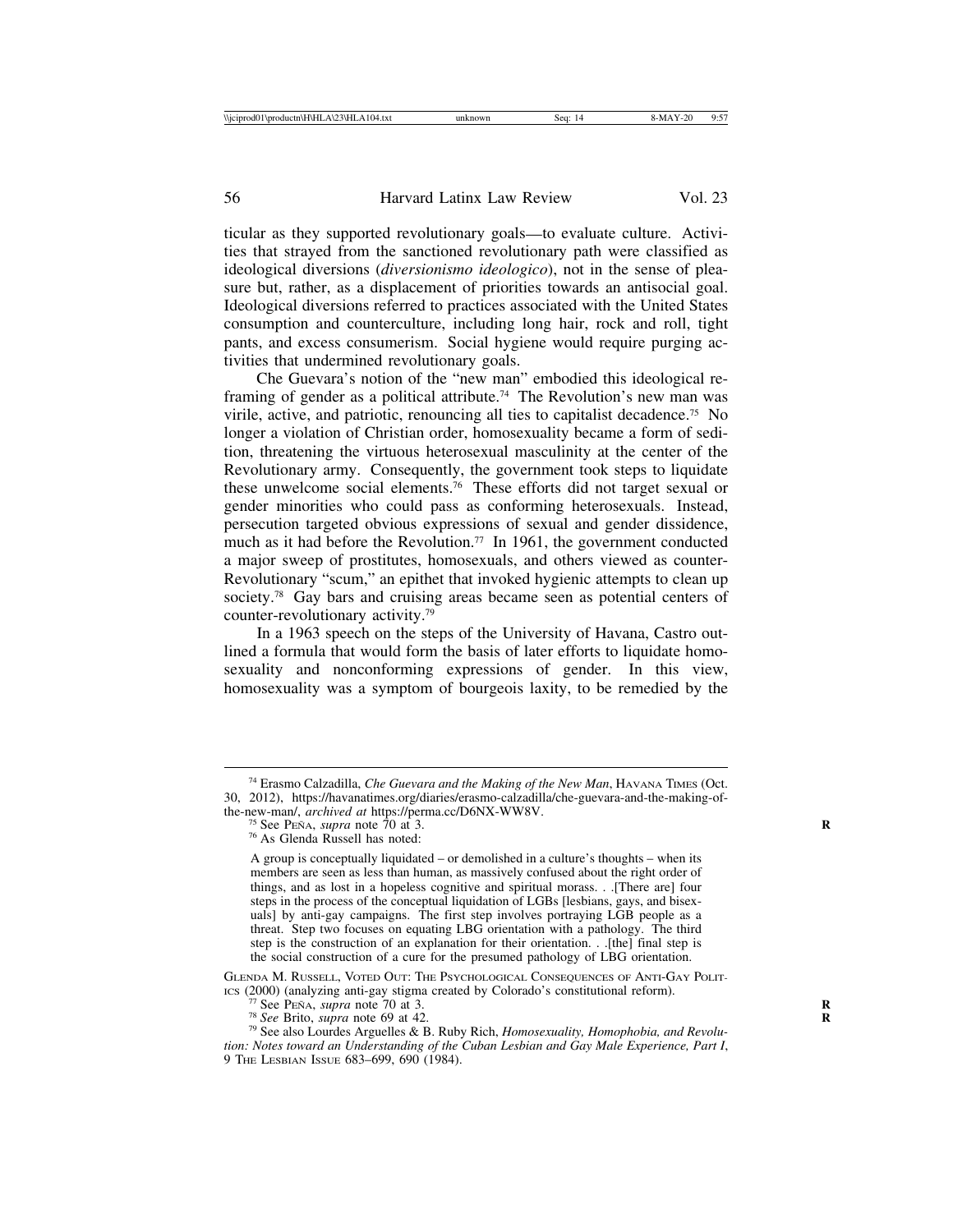rigors of agrarian discipline.<sup>80</sup> Two years later, Castro announced that homosexuals were unfit to serve as militants of the Communist Party.<sup>81</sup>

Giving effect to Castro's formula, from 1965 to 1968 the Cuban government operated several work camps for sexual minorities, some members of religious groups, and others deemed as threats to the revolutionary order the *Unidades Militares de Ayuda a La Producción* (UMAP).<sup>82</sup> Raul Castro played a significant role in implementing the UMAP, which were modeled on the Russian government's repression of dissidents and which targeted male homosexuals.83 Presented as efforts to rehabilitate deviants for their own good and that of the public, the UMAP also served as inadvertently homosocial environments that allowed friendships to form between men.<sup>84</sup> After Jean Paul Sartre, Susan Sontag, and other Left intellectuals condemned operations of the UMAP, the government closed them.85

This reflected a begrudging resignation that homosexuality and gender dissidence could not be purged from the Revolutionary state. However, official persecution of homosexuals continued even after the closing of the UMAP. During the 1970s, laws passed after the National Congress on Education and Culture prohibited the employment of known or obvious homosexuals in jobs involving youth, culture, or foreign representation.<sup>86</sup> In 1979, the National Assembly decriminalized homosexuality, but the official narrative still pathologized homosexuality. In 1980, a sudden demonstration at the Peruvian embassy in Havana led to a mass exodus to the United States through the port of Mariel.<sup>87</sup> Again, the government framed the Mariel emi-

<sup>&</sup>lt;sup>80</sup> This would be the theory of the work camps set up a few years later:

Many of those . . . children of bourgeois, walk around with tight pants . . . and have taken their debauchery to such extremes of wanting to have public displays of their femininity . . . Socialist society cannot allow such degeneracy. Young boys aspiring to that? Absolutely not! "Tree that grew crooked . . .", and the remedy will not so easy. I will not say that we are going to apply drastic measures against those crooked trees, but aspiring youngsters, watch out! There are a few theories, I am not a scientist . . . but I do notice that the countryside does not produce that problem.

Fidel Castro Ruiz*, Discurso pronunciado por el Comandante Fidel Castro Ruiz, Primer Ministro del Gobierno Revolucionario de Cuba, en la clausura del acto para conmemorar el VI aniversario del asalto al Palacio Presidencial, celebrado en la Escalinata de la Universidad de la Universidad de la Habana,* PORTAL CUBA (Mar. 13, 1963), http://www.cuba.cu/ gobierno/discursos/1963/esp/f130363e.html, *archived at* https://perma.cc/Z243-TM7H. <sup>81</sup> IAN LUMSDEN, MACHOS MARICONES & GAYS: CUBA AND HOMOSEXUALITY 92–<sup>94</sup>

<sup>(1996)</sup>

<sup>&</sup>lt;sup>82</sup> Joseph Tahbaz, *Demystifying las UMAP: The Politics of Sugar, Gender, and Religion in* 1960s Cuba, 14 DEL. REV. LATIN AMERICAN STUD. 2 (Dec. 31, 2013).

<sup>&</sup>lt;sup>83</sup> See Lourdes Arguelles & B. Ruby Rich, *Homosexuality, Homophobia, and Revolution: Notes toward an Understanding of the Cuban Lesbian and Gay Male Experience, Part I*, 9

<sup>&</sup>lt;sup>84</sup> See PENA, *supra* note 70 at 9 (quoting Reynaldo Arenas). **R** 85 It is difficult to find reliable estimates of how many people were affected. Some estimate that 30,000 were interned, several dozen were executed or tortured to death, and perhaps 180 took their own life. ENRIQUE ROS, LA UMAP: EL GULAG CASTRISTA (2004). <sup>86</sup> See PEÑA, *supra* note 70, at 7. **R** 87 *Id.* at 34.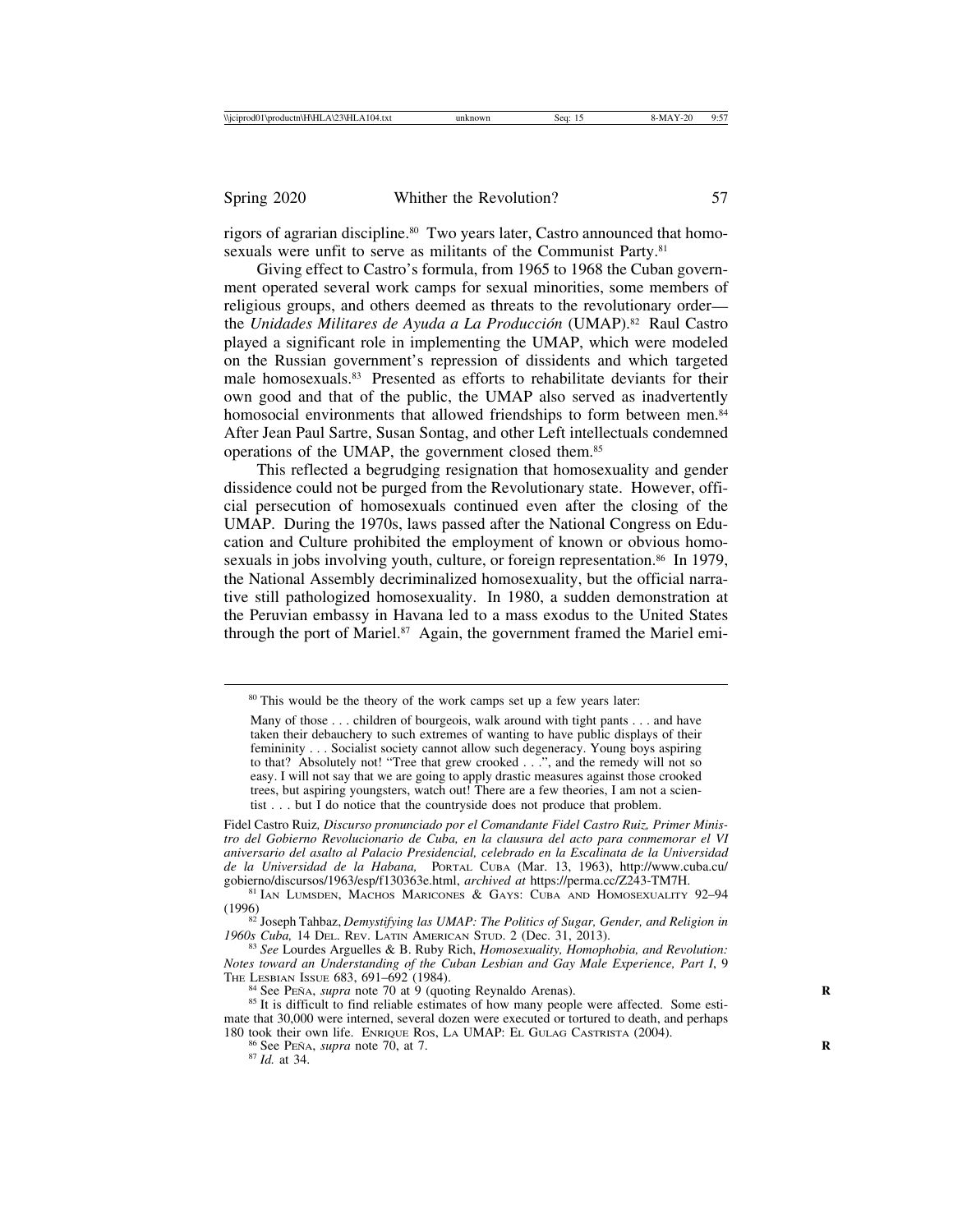gration in terms of social hygiene by labeling those who left as counter-Revolutionary scum and deviants.88

In response to risks from HIV, in 1982, Cuba began implementing public health measures that earned high marks for containment of the disease at the expense of civil liberties.<sup>89</sup> After setting up a National AIDS Commission, quarantining persons with HIV, and destroying the foreign blood supply, Cuba would not register its first case of HIV infection until 1986, four years after doctors in New York, San Francisco, and Paris diagnosed the first cases of "Gay-Related Immunodeficiency Disease" in 1982. Since Cuba began to manufacture and distribute generic anti-retrovirals in 2001, the rate of mortality and opportunistic infections from AIDS has decreased substantially.<sup>90</sup>

## *B. CENESEX and the Sexual Spring*

In the years leading up to the constitutional reform, the Revolution's treatment of sexual and gender minorities improved mostly due to the efforts of Mariela Castro, the daughter of Raul Castro. In 1989, the National Assembly established the National Center for Sex Education (CENESEX), which would become the government's most visible institutional face supportive of sexual minorities. CENESEX began as an agency devoted to sex education, but it changed into an advocacy group.<sup>91</sup>

In tandem with these changes, gays and lesbians found more spaces for association. After the demise of the Soviet Trade Bloc, Cuba began to promote foreign investment and tourism. During the 1990s, both Cubans and gay foreigners could attend *fiestas de diez pesos*, tropical tea dances held in public settings with the tacit acquiescence of the authorities.<sup>92</sup> For several years, the most popular gay discotheque took place in the Plaza de la Revolución, the site of Fidel Castro's most celebrated political speeches.<sup>93</sup>

By 2004, national surveys demonstrated growing acceptance of sexual minorities.94 These trends accelerated after Fidel Castro left the Presidency. In 2005, the National Assembly formed a national commission on the treatment of transgendered persons. In 2008, Cuba became the first country in Latin America to provide its citizens with free access to gender confirmation surgery, enabling transsexuals to bring their somatic sex into alignment with

<sup>&</sup>lt;sup>88</sup> *Id.* at 52. One needed a permit from the police to leave though Mariel, so heterosexual men sometimes pretended to be gay in order to get the permit.

<sup>&</sup>lt;sup>89</sup> Sarah Z. Hoffman, *HIV/AIDS in Cuba: a model for care or an ethical dilemma?* 4

AFRICAN HEALTH SCIENCES 208 (Dec. 2004). <sup>90</sup> WORLD HEALTH ORGANIZATION, *Case Study: Approaches to the Management of HIV/*<br>*AIDS in Cuba* (2004).

<sup>&</sup>lt;sup>91</sup> *See* Kirk, *supra* note 73, at 146. **R** 92 IAN LUMSDEN, MACHOS MARICONES & GAYS: CUBA AND HOMOSEXUALITY (1996)

<sup>93</sup> Samuel Rivas, *The Best Gay-Friendly Places in Havana* (Feb. 14, 2017), http://www.

visitcuba.com/2017/02/the-best-gay-friendly-places-in-havana-2017/, *archived at* https:// <sup>94</sup> *See* Kirk, *supra* note 73, at 204. **R**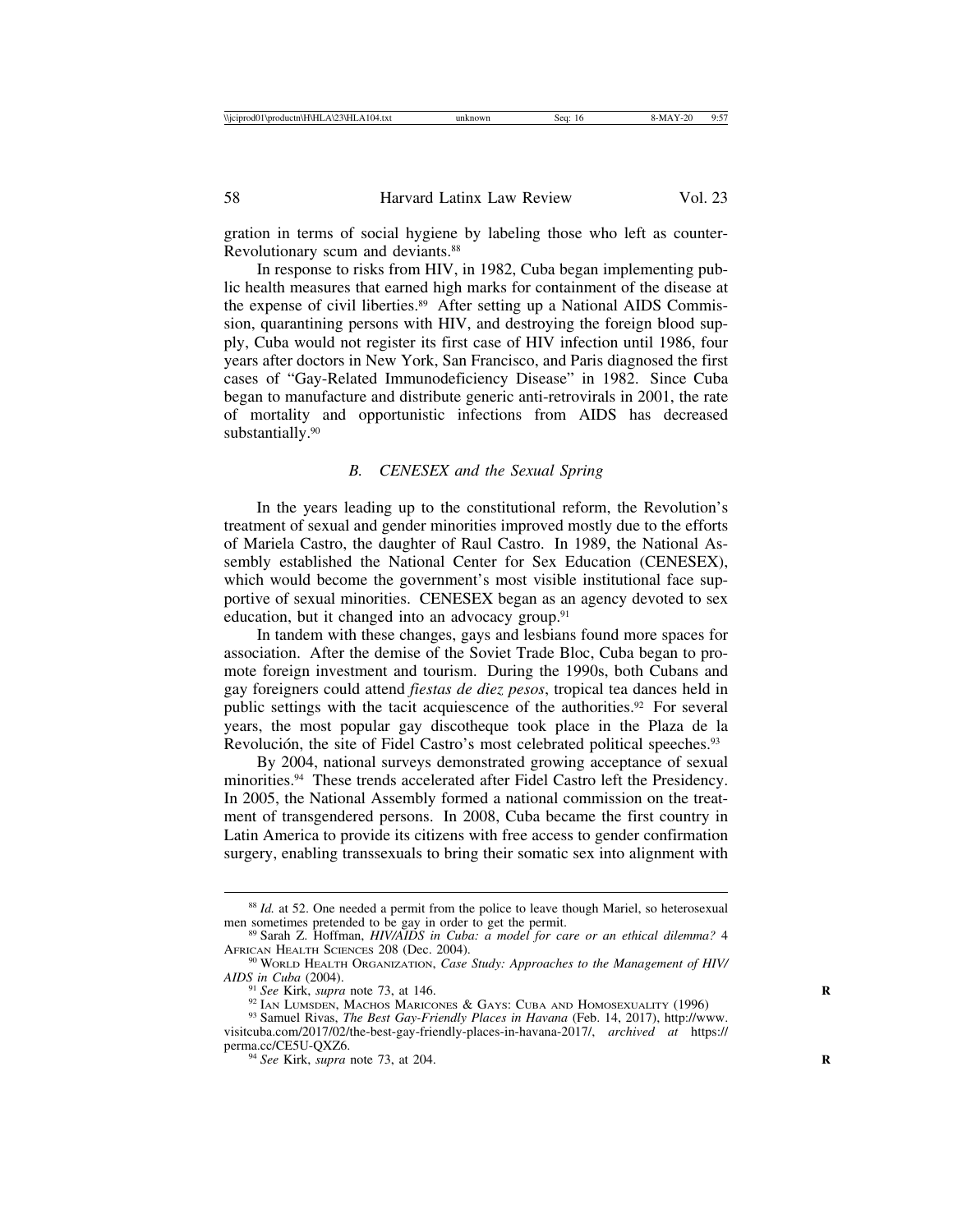| \\iciprod01\productn\H\HLA\23\HLA104.txt | unknowr<br>Sea <sup>.</sup> | $-$<br>1-20<br>0.5<br>8-MA<br>. |
|------------------------------------------|-----------------------------|---------------------------------|
|------------------------------------------|-----------------------------|---------------------------------|

their gender.95 Two years later, Fidel Castro repudiated Cuba's previous treatment of homosexuals, in particular the UMAP.96

In 2005, CENESEX began a visible annual event to promote education and advocacy efforts on behalf of sexual minorities, the National Day Against Homophobia (*Jornada Nacional Contra La Homophobia*), made famous with the Conga de La Diversidad. Cuba also began including equality efforts as part of it foreign policy initiatives, beginning to support UN resolutions in support of gay rights in 2010. In effect, sexual and gender minorities became acceptable as subjects of the Revolution rather than a form of capitalist decadence. Some see these developments as "pink-washing," i.e., using the advances made on behalf of sexual minorities to detract attention from more serious human rights abuses. $97$  That argument has some merit, but it is hard to deny the improvement in the lives of sexual and gender minorities on the island.

# IV. THE 2019 CONSTITUTION: CIVIL SOCIETY'S FRACTIOUS CLAIMS

On the eve of the constitutional reform, both churches (including the Church) and sexual minorities had won important freedoms. The constitutional reform would set these groups in opposition. Par for Cuban central planning, the reform obeyed detailed procedures for coordinating legislative, drafting, and executive committees. However, public contention about the marriage proposal broke out on social media and in other public spaces. The 2019 Constitution that was finally approved left the question of marriage open for final determination in a subsequent national referendum.

#### *A. The Communist Party's Draft Constitution*

The 1992 constitutional amendments had been driven largely by an exogenous factor: the need to adjust after the loss of the Soviet Union as patron; this time the impulse to reform the constitution obeyed internal forces.98 In contrast, internal developments framed the national context for the 2018 reform, triggered by important political changes. In 2008, after almost 50 years in power, Fidel Castro had stepped down as President and was succeeded by his brother, Raul Castro. During Raul's tenure, much had

<sup>95</sup> Emily K. Kirk and Robert Huish, *Transsexuals' Right to Health? A Cuban Case Study,*

<sup>&</sup>lt;sup>96</sup> Fidel Castro takes blame for persecution of Cuban gays, BBC, Aug. 31, 2010, https:// www.bbc.com/news/world-latin-america-11147157, *archived at* https://perma.cc/6R49-4C2H. <sup>97</sup> Justin Rohrlich, *Cuba Wants You To Think It's a Gay Paradise. It's Not*, FOREIGN POL-

ICY, July 3, 2014, https://foreignpolicy.com/2014/07/03/cuba-wants-you-to-think-its-a-gay-paradise-its-not/, *archived at* https://perma.cc/K56H-DKKK (putting Cuba's gay rights advances

<sup>&</sup>lt;sup>98</sup> Teodoro Yan Guzmán Hernández, *El procedimiento de reforma, la participación popu*lar y las reformas de la Constitución en Cuba (1959-2002) (Procedure, Democratic Participa*tion, and Reforms to the Cuban Constitution (1959-2002))*, ESTUDIOS CONSTITUCIONALES, Año 13, N° 2, 2015, 237–272 (Chile).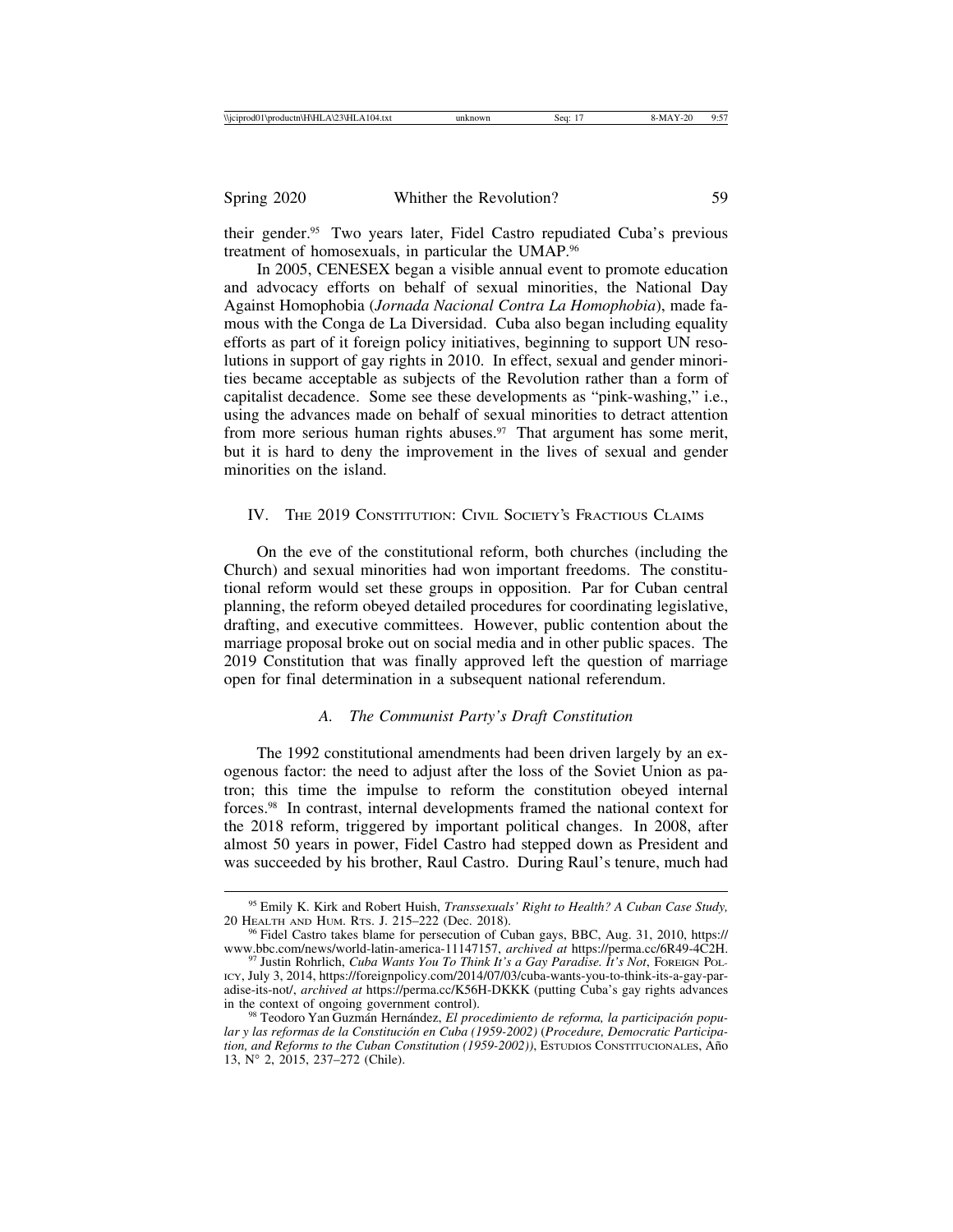changed, though the government's fundamental commitment to socialism continued. Cubans became able to buy and sell real property, access the Internet, get passports, and move more freely across and outside of the country.99 Some Cubans began to accumulate private wealth, drawing attention to growing inequality on the island.100

In 2011, the Sixth Meeting of the Party had adopted the Lineamientos, a white paper on reform measures designed to update the socialist model.<sup>101</sup> Focused on economic policy, the Lineamientos sought to shrink the state sector, increase the size of the private sector, facilitate a private market for real estate, promote foreign investment, and move towards unifying Cuba's byzantine system of multiple currencies and exchange rates.

After Raul Castro resigned the Presidency, Miguel Díaz-Canel was elected the first leader of post-Batista Cuba unrelated to the Castro family.102 As the first major reform after the departure of Fidel and Raul Castro, the constitutional process would reveal something important about where the country was headed. By the 1976 Constitution, the reform would require a two thirds majority vote in the National Assembly and a simple majority in a national referendum.103 The reform would also include a consultative process to allow voters to respond to a draft of the proposed institution. Over-

<sup>&</sup>lt;sup>99</sup> José Gabilondo, *Voices: In Cuba, Economic Contradictions Amid Change*, NBC NEws LATINO BLOG (Aug. 21, 2014), http://www.nbcnews.com/news/latino/voices-cuba-economiccontradictions-amid-change-n181616, *archived at* https://perma.cc/F6D6-56BP (reviewing economic changes on the island); José Gabilondo, *Making Sense of Today's Cuban Economy*: *Promises in the Making*, HUFFPOST (June 8, 2015), https://www.huffpost.com/entry/makingsense-of-todays-cuban-economy-promises-in-the-making\_b\_7527380, *archived at* https://

 $^{100}$  CARMELO MESO LAGO and JORGE PÉREZ, CUBA UNDER RAUL CASTRO: ASSESSING THE REFORMS (2013).

 $^{101}$  Cuban Communist Party, Lineamientos de la Política Económica y Social del PARTIDO Y LA REVOLUCIÓN (Apr. 18, 2011). Larry Catá Backer and his colleagues distinguish between the reform of Cuba's de facto political constitution that began with the Lineamietos in 2011 and the reform of the "administrative constitution" that was formalized in 2019. Larry Cat´a Backer, Flora Sapio, and James Korman, *Popular Participation in the Constitution of the Illiberal State*—*An Empirical Study of Popular Engagement and Constitutional Reform in Cuba and the Contours of Cuban Socialist Democracy 2.0,* 34(1) EMORY INT'L L. REV. (forthcoming 2019)<br><sup>102</sup> Anthony Faoila, *In Cuba, the Castro era ends this week as Raúl steps down as ruler*,

WASH. POST, Apr. 17, 2018, https://www.washingtonpost.com/world/the\_americas/for-the-first -time-in-six-decades-cuba-wont-be-led-by-a-castro/2018/04/17/f1df8b3c-3e61-11e8-955b-7d2e19b79966\_story.html, *archived at* https://perma.cc/Q3V4-G2E8. <sup>103</sup> Art. 137, CONST. CUBA (1976) reads:

This Constitution can only be modified by the National Assembly of People's Power, by means of resolutions adopted by roll-call vote by a majority of no less than twothirds of the total number of members; except [where the modification] regards the political, social and economic system, whose irrevocable character is established in Article 3 of Chapter I, and the prohibition against negotiations under aggression, threats or coercion by a foreign power as established in Article 11.

If the modification has to do with the integration and authority of the National Assembly of the People's Power or its Council of State or involves any rights and duties contained in the Constitution, it shall also require the approval of the majority of citizens with the right to vote by means of a referendum called upon for this purpose by the Assembly itself.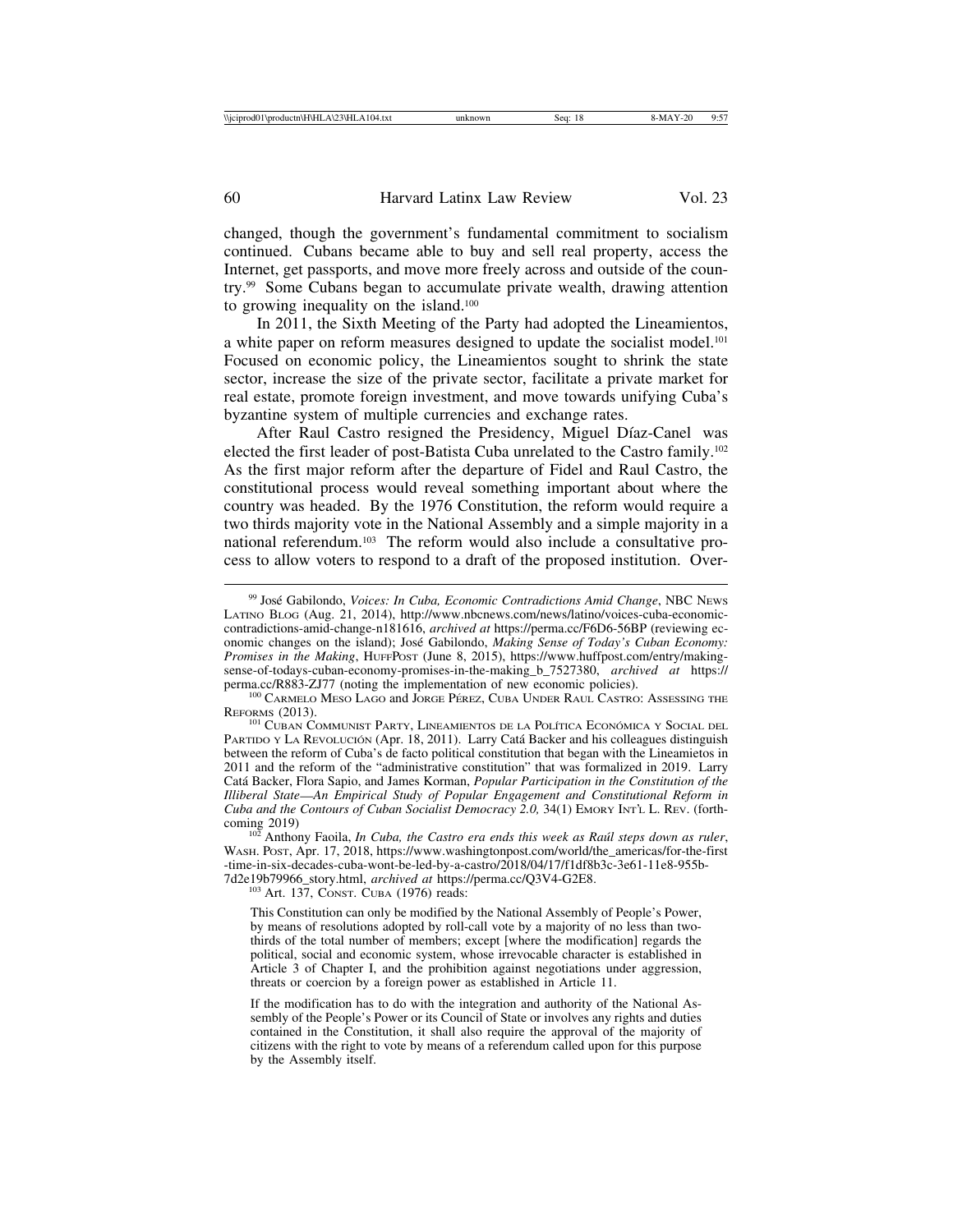| <b>Wicipr</b><br>.104<br><b>State</b><br>`Uproductn\i<br>റ്റ്യ<br>4. LX L<br>$\mathbf{u}$<br>$\Delta V$<br> | sec | н | .<br>.<br>. |
|-------------------------------------------------------------------------------------------------------------|-----|---|-------------|
|                                                                                                             |     |   |             |

all, the reform process became a highly orchestrated exercise requiring the coordinated participation of vast sectors of society. Notably, the government took exceptional steps to include nonresident Cubans and descendants of the Cuban diaspora in the process.104

On June 2, 2018, President Miguel Díaz-Canel convened a constitutional drafting commission to draft the proposed text. On July 22, 2018, the National Assembly unanimously approved the draft constitution prepared by the commission. The 2018 draft affirmed the primacy of the Party, but it made several changes to government structure at the national, local, and provincial levels.105 It imposed a term limit on the President and created the new position of prime minister. It also separated executive and legislative functions more neatly by providing that the President of the National Assembly rather than the President of the nation now heads the Council of State (a legislative organ) and that members of the Council of State can no longer belong to the Council of Ministers (an executive body). By eliminating the word "imperialism," the tone of the document also differed from the 1976 Constitution.

The draft also forbade discrimination on the basis of gender, sexual orientation, and gender orientation, an expansive set of categories.106 The most contentious proposal in the draft related to Article 36 of the 1976 Constitution, which had defined marriage as the union between a man and a woman and linked marriage with reproduction and childrearing.<sup>107</sup> The draft constitution included a proposal (Article 68) made by Mariela Castro and CENESEX to redefine civil marriage by removing references to the sex of the spouses and eliminating any link to childrearing in the definition.108 In

<sup>105</sup> Cuba abre su Constitución a la propiedad privada y al matrimonio homosexual, EL MUNDO, July 21, 2018, https://www.elmundo.es/internacional/2018/07/21/5b538476e2704e 39658b4591.html, *archived at* https://perma.cc/5KF6-WGEG. <sup>106</sup> This provision survived the consultation process and is now contained in Article 42 of

the 2019 Constitution.<br> $107 \text{ Art. } 36$ , CONST. CUBA (1976) reads:

[M]arriage is the voluntary established union between a man and a woman, who are legally fit to marry, in order to live together. It is based on full equality of rights and duties for the partners, who must see to the support of the home and the integral education of their children through a joint effort compatible with the social activities of both.

The law regulates the formalization, recognition and dissolution of marriage and the rights and obligations deriving from such acts." (translated text).

*Cuba's Constitution of 1976 with Amendments through 2002*, constituteproject.org, *archived at* https://perma.cc/Z6RT-T4RF. <sup>108</sup> *See supra* note 6.

<sup>(</sup>translated text) *Cuba's Constitution of 1976 with Amendments through 2002*, consti-

<sup>&</sup>lt;sup>104</sup> During the reform, the Cuban government invited nonresident Cubans to submit proposals on for the constitutional reform and to express their views. *Cubanos en el exterior: c´omo participar en la consulta popular?,* CUBA AHORA (Aug. 26, 2018), https:// www.cubahora.cu/especiales/reforma-constitucional-cuba/noticias/cubanos-en-el-exteriorcomo-participar-en-la-consulta-popular, *archived at* https://perma.cc/9XH5-BB42. CUBA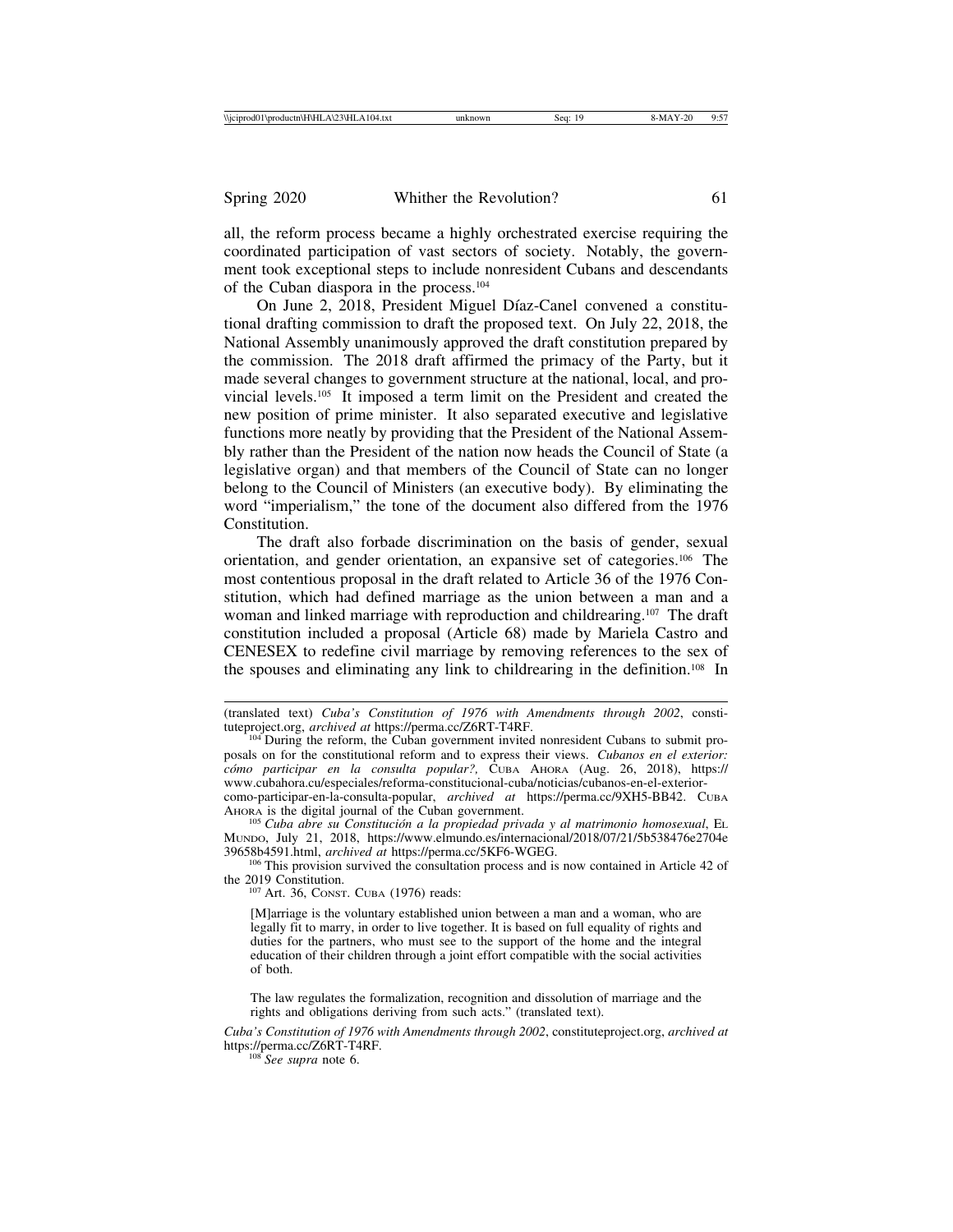| <b>Niciprod0</b><br>ம<br>104<br>'1\productn\H\HLA\2.<br>4.txt<br>∖ TILA I U | 2(<br>sea | າ ເ | $-$<br>u.<br>. |
|-----------------------------------------------------------------------------|-----------|-----|----------------|
|                                                                             |           |     |                |

| 62 | Harvard Latinx Law Review | Vol. 23 |
|----|---------------------------|---------|
|    |                           |         |

Granma, the Party's official daily publication, President Díaz-Canel and the Party expressed strong support for these marriage reforms, including the provision on same-sex marriage.109

## *B. The Public Consultation and Revision Process*

After the National Assembly approved the draft constitution, it was presented for public comments and proposals. It was during this consultative process that the conflicts between churches and sexual minorities emerged. Until then, the near universal standoff between sexual minorities and the Church remained dormant because both groups had been suppressed to varying degrees by the government. This changed as both the Church and sexual minorities began to recover their political power.<sup>110</sup>

The prospect of marriage equality activated the island's most conservative religious groups.111 Foreign press coverage emphasized the role of Evangelical groups in this process.<sup>112</sup> In particular, foreign representatives from Evangelical groups helped to organize the most visible demonstrations.<sup>113</sup> In a protest on the Malecón (the Havana seawall that serves as an elongated town square), a hundred married couples donned their wedding clothes to protest the proposed provision.114 Evangelical leaders released a public letter outlining their objections to same-sex marriage because of the

<sup>109</sup> Yudy Castro Morales, *Cuatro preceptos sobre la familia revelan superioridad de la propuesta constitucional*, GRANMA, Sept. 12, 2018, http://www.granma.cu/cuestion-de-leyes/ 2018-09-12/el-valor-de-lo-esencial-la-familia-i-parte-12-09-2018-20-09-44, *archived at* https:/ /perma.cc/G5DU-TAQR. (for concepts about the family demonstrate the superiority of the

<sup>&</sup>lt;sup>110</sup> *See supra* text at notes 73–88. <sup>111</sup> Sexual and gender orientation issues belong to a small circle of issues compelling enough that churches which are ordinarily in competition set aside these differences to form multi-sectarian alliances that draw the wagons around a platform of religious values that transcend sectarian differences. Jose Gabilondo, *When God Hates: Why Liberal Guilt Lets The Right Get Away With Murder*, 44 WAKE FOREST L. REV. 617 (2009) (arguing that the prospect of marriage equality was such a trigger).

<sup>&</sup>lt;sup>112</sup> Cuba Eliminates Language About Same-Sex Marriage From Draft of New Constitu*tion*, N.Y. TIMES, Dec. 19, 2018, https://www.nytimes.com/2018/12/18/world/americas/cubagay-marriage-constitution.html, *archived at* https://perma.cc/8FUK-XX5C (arguing that lobbying by Evangelicals and "ordinary citizens" contributed to elimination of same-sex marriage protections); *Constitution Is Approved In Cuba Amid Opposition*, N. Y. TIMES, Feb. 26, 2019 (noting the Original Design campaign by Evangelical churches); *Defying Officials, Gay Cubans Hold a Colorful March to the Sea*, N.Y. TIMES, May 13, 2019 (noting the potential role of Evangelical churches in encouraging the government to crack down on a LGBTQ

parade). <sup>113</sup> Rebeca Bodenheimer, *How American Evangelicals Helped Stop Same-Sex Marriage in Cuba*, VICE (Aug. 20, 2019, 11:12 AM), https://www.vice.com/en\_us/article/qvg8pw/howamerican-evangelicals-helped-stop-same-sex-marriage-in-cuba, *archived at* https://perma.cc/

<sup>&</sup>lt;sup>114</sup> Cuba's churches reject gay marriage before vote on new constitution, THE GUARDIAN, Feb. 18, 2019, https://www.theguardian.com/world/2019/feb/18/cubas-churches-reject-gaymarriage-before-vote-on-new-constitution, *archived at* https://perma.cc/4ETY-8FYG.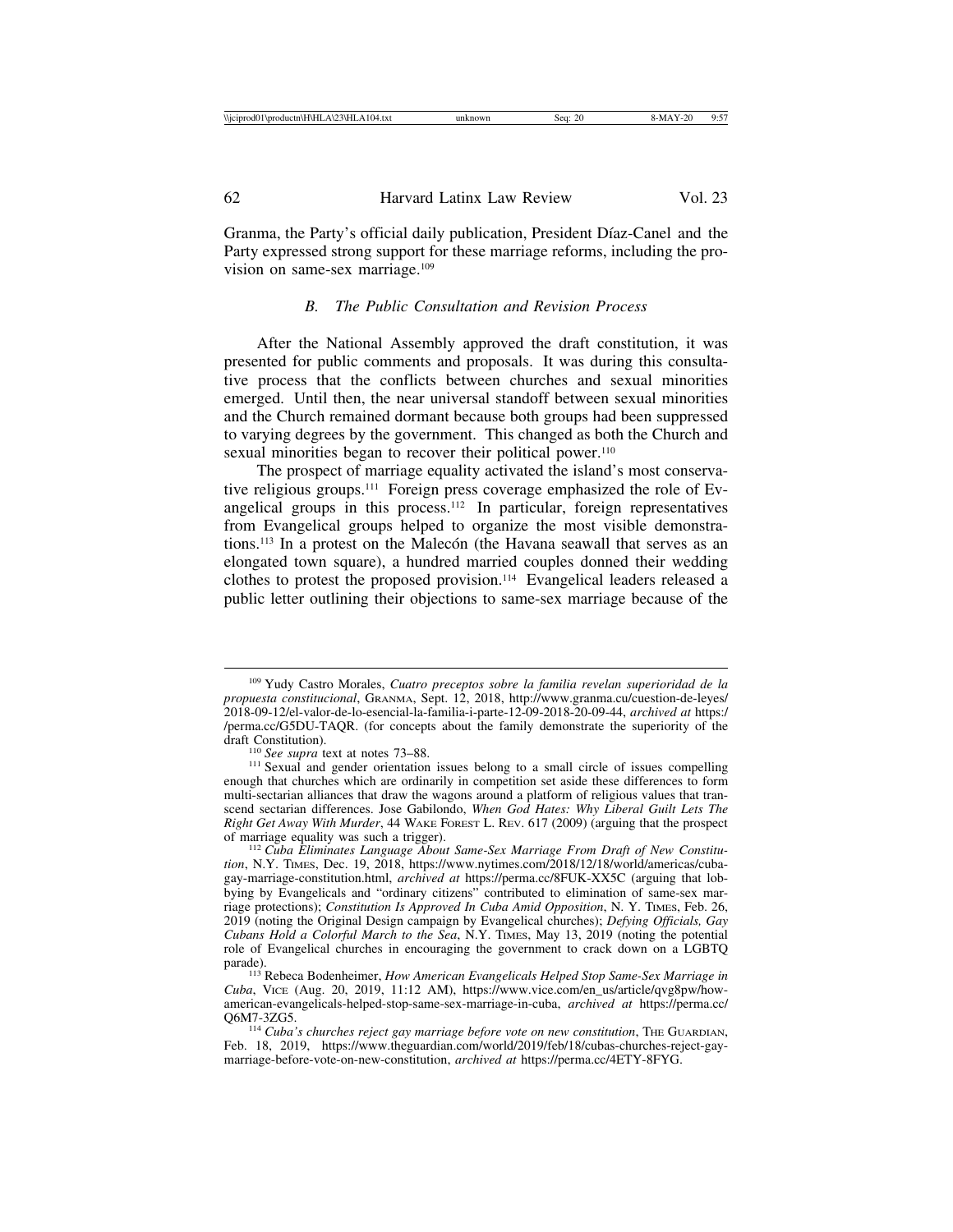divine nature of marriage, the family and heterosexuality.115 It argued that "gender ideology" is alien not only to Cuba history and the Revolution but also to other Communist countries, including the former Soviet Union, North Korea, and Vietnam. The letter also clarified that after repentance, even homosexuals could be welcomed into God's community. Equality opponents waged a colorful grassroots campaign framed in terms of support for God's "original design." Blue posters with a figure of man and a woman declared "I'm for the original design" and quoted Genesis 1:27, "God created man in His own image, in the image of God He created him; male and female He created them."116

Most coverage of the marriage controversy paid short shrift to the actions of the Cuban Conference of Catholic Bishops ("Bishop's Conference"), which was surprising because Catholics greatly outnumber Evangelicals on the island. The Bishop's Conference widely disseminated a pastoral letter during the consultative process that outlined the Church's political position. As had the letter released by Evangelicals, the pastoral letter objected to the same-sex marriage proposal because it disregarded the divine nature of heterosexual complementarity in marriage.<sup>117</sup> In their sermons and communications, individual Catholic priests also exhorted followers to object to the same-sex marriage proposal. The Archdiocese of Santiago offered a classic defense of heterosexual complementarity in marriage, alleging that it was foreign imperialism rather than any local interest behind the support for marriage equality.118 The Bishop of Bayamo-Manzanillo also wrote against the reform.<sup>119</sup>

<sup>&</sup>lt;sup>115</sup> *Declaración Oficial* (June 28, 2018) (signed by the leaders of the Cuban Evangelical League, the Western Baptist Conference, the Eastern Baptist Conference, the Cuban Methodist

<sup>&</sup>lt;sup>116</sup> Cuba Scraps Words Establishing Same-Sex Marriage From Drafted Constitution, NPR (Dec. 12, 2018), https://www.npr.org/2018/12/19/678155969/cuba-scraps-words-establishing-<br>same-sex-marriage-from-drafted-constitution, *archived at https://perma.cc/CDR5-C9VU*.

<sup>&</sup>lt;sup>117</sup> Mensaje Pastoral de los Obispos Católicos de Cuba, IGLESIA CUBANA (Oct. 25, 2018), https://iglesiacubana.org/cocc/pages/articles/843, *archived at* https://perma.cc/F4F9-QER3. In pertinent part, the letter states:

The bishops consider it fundamentally improper and erroneous that the constitutional draft (Art. 68) defines marriage as "the union of two people with aptitude for it, in order to make a life together." In expressing our objection we do not intend to ignore or in any way underestimate, the dignity of any person, then, as all must be respected their status and their social participation respected. The teaching of the Church has always been clear: reciprocal and complementary love between man and woman forms the vocation to marriage and the family, establishing a unit that cannot be equaled to any other. This distinction does not mean discrimination. (text translated

by author).<br><sup>118</sup> Mons. Dionisio García Ibáñez, *Some timely observations about marriage*, Archono-CESE OF SANTIAGO (Aug. 29, 2018), https://iglesiacubana.org/cocc/pages/sub\_categories/68/0/, *archived at https://perma.cc/52JQ-XWRU.* <sup>11</sup> *El matrimonio, unión de un*<sup>119</sup> Mons. Álvaro Beyra, Obispo de Bayamo-Manzanillo, *El matrimonio, unión de un* 

*hombre y una mujer, forma parte de los hechos esenciales de la vida humana*, GASPAR, EL LUGARENO (Oct. 2, 2018), http://www.ellugareno.com/2018/10/obispo-de-bayamo-manzanillo-el.html, *archived at* https://perma.cc/RH3F-UT4Z.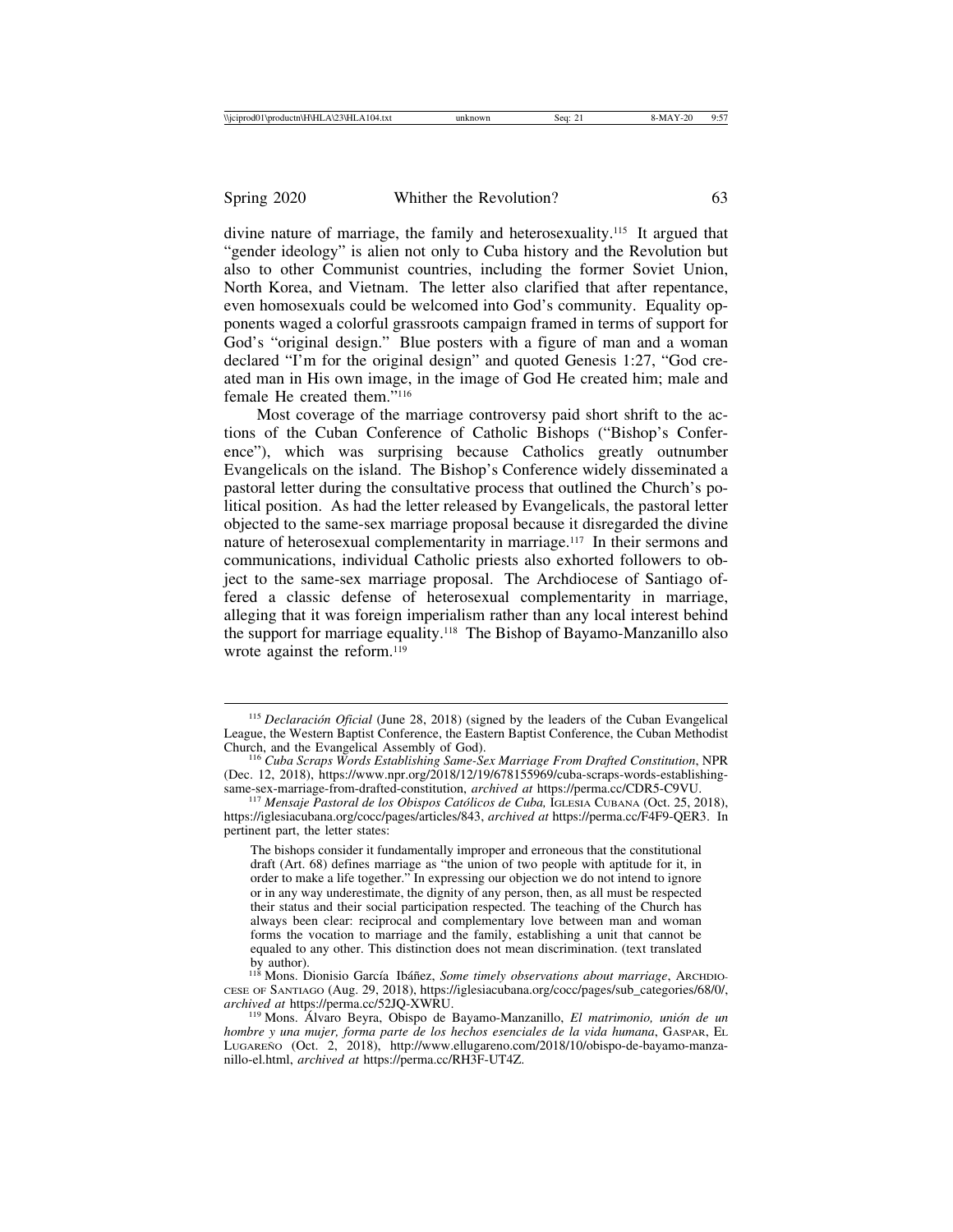From late summer 2017 through the winter of 2018, nonbinding consultations about the draft were carried out through neighborhood meetings and at work centers. According to official estimates of the public consultation, over 8,900,000 people expressed their opinions about the draft in over 100,000 meetings.120 Almost one quarter of the proposals made during these meetings related to same-sex marriage.<sup>121</sup> The majority of comments about the same-sex marriage proposal opposed it.<sup>122</sup> Given U.S. policy of using civil society to destabilize the island's government, some of these purported grassroots activities may have reflected official foreign intervention.123

## *C. The National Referendum*

During the fall of 2018, a working group of the constitutional drafting commission sifted through the proposals generated by the public consultation and reported its recommendations about which ones should be adopted. In response to these consultations, the commission made 760 changes to the draft, including abandoning a proposal to further limit self-employment.124

In the most significant change to the 2018 draft, the constitutional commission substituted Article 68 with Article 82 in the 2019 Constitution, which represented a third definition of marriage.<sup>125</sup> Article 82 did not specify

 $\frac{121}{122}$  *Id.* 122 *Id.* 122 *Id.* 122 *Id.* 122 *Id.* 122 *Id.* 122 *If the public consultation, 158,376 supported re*stricting marriage to a union between a man and a woman. *Id.* <sup>123</sup> The General Accounting Office's 2006 audit of these programs concluded that they

lacked basic internal controls and could not guarantee that the recipients of funds complied with applicable regulations. GENERAL ACCOUNTING OFFICE, FOREIGN ASSISTANCE U.S. DE-MOCRACY ASSISTANCE FOR CUBA NEEDS BETTER MANAGEMENT AND OVERSIGHT, GAO-07- 147 (2006). These problems continued as recently as 2013. GENERAL ACCOUNTING OFFICE, CUBA DEMOCRACY ASSISTANCE: USAID'S PROGRAM IS IMPROVED, BUT STATE COULD BETTER MONITOR ITS IMPLEMENTING PARTNERS, GAO-13-285 (2013). <sup>124</sup> Elisabeth Malkin, *Cubans Approve a Constitution, but Opponents Speak Out*, N.Y.

TIMES, Feb. 25, 2019, https://www.nytimes.com/2019/02/25/world/americas/cuba-constitutionvote-referendum.html, *archived at* https://perma.cc/MK5H-TDKE. <sup>125</sup> Art, 82, CONST. CUBA (2019) reads:

<sup>&</sup>lt;sup>120</sup> Consejo de Estado, Intervención de Homero Acosta en la Asamblea Nacional, sobre los principales cambios de la Constitución a partir de la consulta popular, GRANMA, Dec. 22, 2018, http://www.granma.cu/cuba/2018-12-22/un-texto-enriquecido-con-el-aporte-del-pueblo-22-12-2018-01-12-24, *archived at* https://perma.cc/ZJ7Q-KD3E (Comments of Cuban Communist Party Secretary Homero Acosta regarding post-consultation revisions to the Constitution). According to these estimates, these participants made 1,706,872 comments in about 80,000 meeting were held in the community, 45,000 took place in worker collectives, 3,400 were rural meetings, and about 4,800 meetings took place with students. I respect the attention to formalism and accuracy in these estimates, but numbers do not convey the critical qualitative aspects of the deliberative process.

Marriage is a social and legal institution. It is one of the organizational structures of families. It is based on free consent and on the equality of rights, obligations, and legal capacity of spouses. The law determines how they are constituted and their effects. Furthermore, it recognizes the stable and singular union with legal capacity that effectively forms a common life plan that, under the conditions and circumstances indicated in the law, generates the rights and obligations that the law provides. (translated text)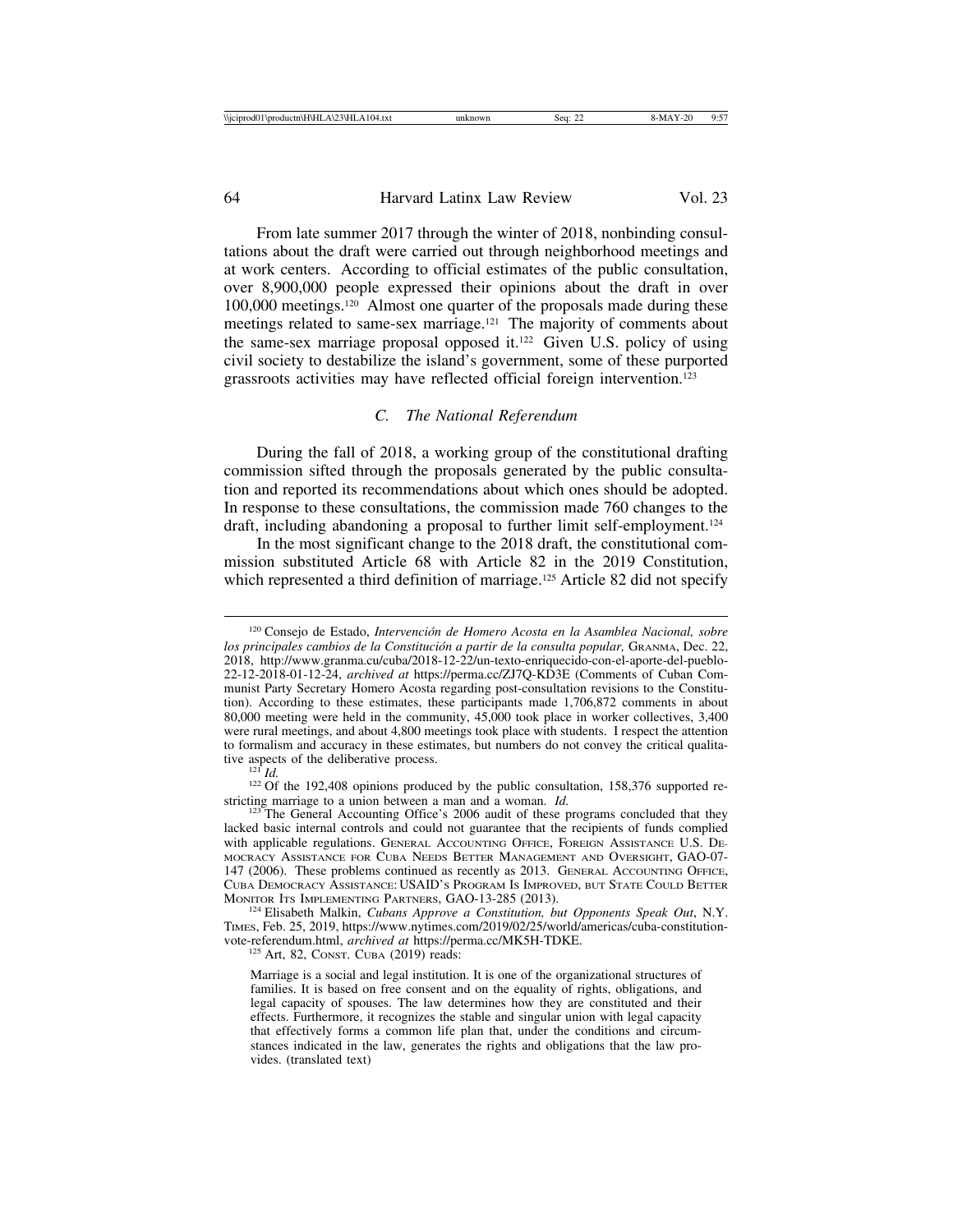the sex of spouses nor did it suggest any link between marriage and reproduction. It defined marriage as a "social and legal institution" rather than one based on nature or religion. At the same time, the revised draft provided that a subsequent referendum on the Family Code would have the last word on marriage. Temporary Provision 11 requires the National Assembly to conduct consultation and referendum within 2 years to decide on the definition of marriage.126

On December 22, 2018, the National Assembly unanimously approved the revised constitutional text. When explaining the abandonment of the marriage proposal, Homero Acosta, the Secretary of the Council of State, affirmed the Party's ongoing support for marriage equality but emphasized the desire to heed the concerns of both its supporters and its critics.127

On the eve of the February 2019 constitutional referendum, the Conference of Catholic Bishops released a second pastoral letter outlining their political position on the final text.<sup>128</sup> With respect to marriage, the letter repeated the arguments made in the previous pastoral letter, complaining that the 2018 draft constitution ignored the popular will that marriage be restricted to a man and a woman.<sup>129</sup> The letter also objected that because marriage has not been defined in cross-sex terms, it is possible that a future legal reform would eliminate marriage discrimination.

As was widely expected, the revised constitutional draft easily passed the referendum.130 In terms of religious freedom generally, the 2019 Constitution adopted what is, in effect, the Revolution's fourth constitutional

<sup>127</sup> In GRANMA, Council of State stated:

Regarding Article 82 (the revised marriage provision), the concerns of both supporters and opponents of same-sex marriage were considered. Here there are no winners and losers. The original proposal is what we wanted, but this is not the moment for it because there was no consensus. Nevertheless, it remains our intention to accomplish that going forward. The Family Code will be subject to voting because that is the most democratic way to define it.

Council of State, *Intervención de Homero Acosta en la Asamblea Nacional, sobre los principales cambios de la Constituci´on a partir de la consulta popular*, GRANMA, Dec. 22, 2018, http://www.granma.cu/cuba/2018-12-22/un-texto-enriquecido-con-el-aporte-del-pueblo-22-12-2018-01-12-24, *archived at* https://perma.cc/ZJ7Q-KD3E. (Comments of Homero

Acosta regarding the main changes to the Constitution resulting from the public consultation). <sup>128</sup> *Message of the Cuban Catholic Bishops Regarding the Forthcoming National Referendum on the New Constitution, IGLESIA CUBANA (Feb. 2, 2019), https://iglesiacubana.org/cocc/ pages/articles/925, archived at https://perma.cc/XH4X-CZSL.* 

<sup>129</sup> *Id.* at Sections 13 and 14. *archived at* https://perman.com/M-CALA 30 About 85% of registered voters participated in the referendum; of this group about 87% voted in favor of the draft text. Elizabeth Malkin, *Cuba Approves A New Constitution, But Opponents Speak Out*, N. Y. TIMES, Feb. 25, 2019, https://www.nytimes.com/2019/02/25/ world/americas/cuba-constitution-vote-referendum.html, *archived at* https://perma.cc/MK5H-TDKE.

*Cuba's Constitution of 2019*, constituteproject.com, *archived at* https://perma.cc/U4M4-UVS9. <sup>126</sup> Transitory Provision 11, CONST. CUBA (2019) reads: "In response to the Referendum

that took place, the National Assembly of People's Power will, within a period of two years after the Constitution takes effect, begin the process of popular consultation and referendum for the Family Code program, which must include the form that a marriage may take." (translated text). *Cuba's Constitution of 2019*, constituteproject.com, *archived at* https://perma.cc/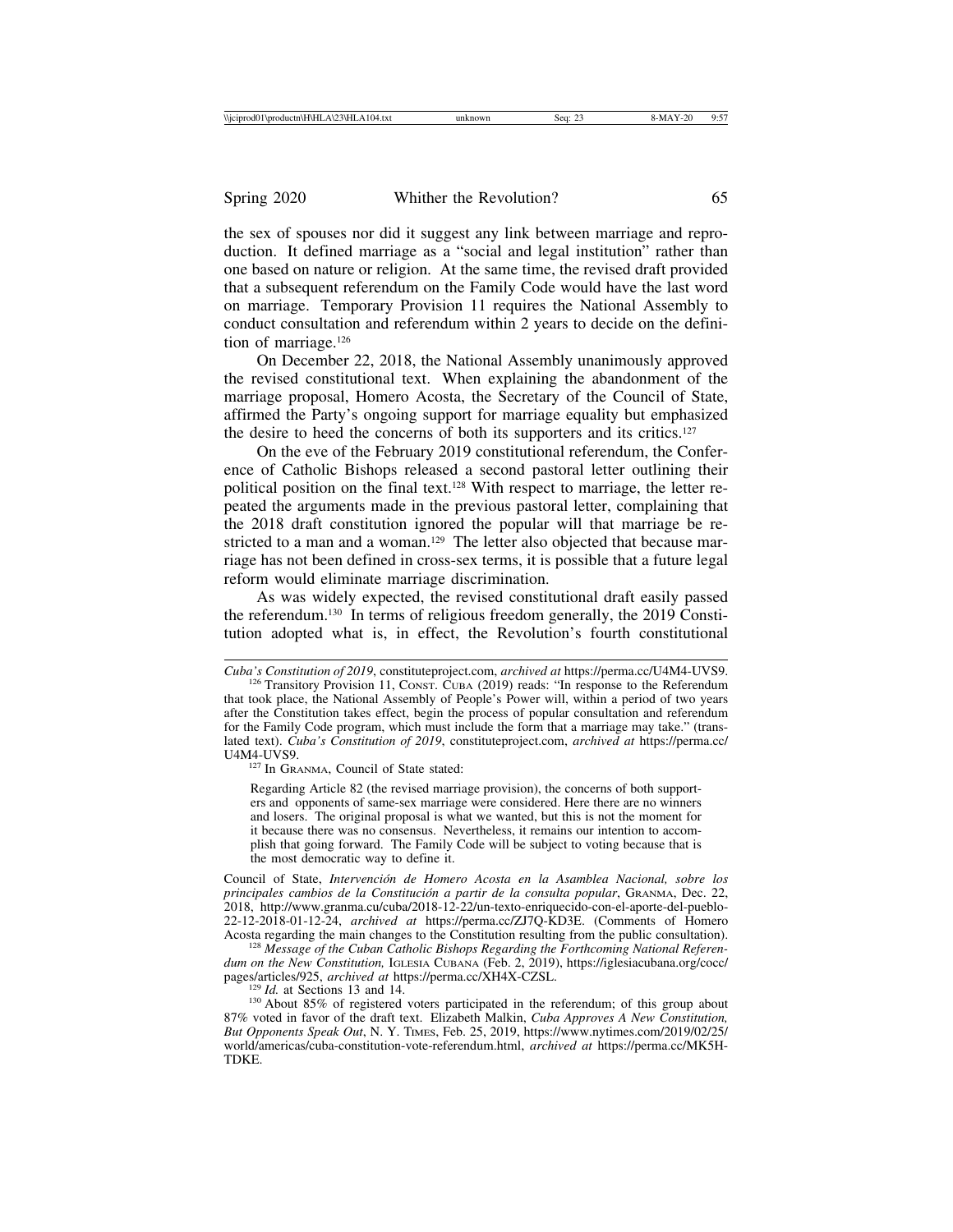framework, but this issue generated little attention. Although I could not trace how this language emerged, the 2019 Constitution added an important declarative sentence: "Cuba is a secular country."131 Secularism belongs more to the liberal register than the socialist one, which has expressed more hostility to religion in public life. Socialist materialism tends to contemplate more proactive limits on the political activities by churches, than does liberalism, which is much more susceptible to strong religion's persistent attempts to erode secular restraints, hence the language represents a concession in the direction of more religious power. The Bishops welcomed it enthusiastically.132

The 2019 Constitution did not enshrine same-sex marriage as a constitutional value, but the legal standard in Article 82 leaves open the possibility of legalizing same-sex marriage rather than foreclosing it.133 Moreover, other provisions support an expansive and contemporary understanding of the family. Article 81 states that every person has the right to a family formed by legal or de facto bonds, without limiting family structure.<sup>134</sup> Since the 2019 Constitution defers resolution of the marriage question until a forthcoming reform of the Family Code, whether Cuban same-sex couples will eventually get the right to marry remains uncertain.

We Bishops note with pleasure that in Article 15 the declaration "The Cuban state is secular" is added [to the constitutional text], that is to say it respects the right that every person must believe, live and manifest the values ??that correspond to their beliefs, that is to say, the acceptance of plurality. However, this statement does not correspond to what is stated in the preamble of the constitutional text when it presents the absolute character of the Marxist-Leninist ideology. (text translated by author)

*Mensage de los Obispos Católicos Cubanos en Relación con la Nueva Constitución de la Rep´ublica de Cuba que Ser´a Sometida a Referendo*, IGLESIA CUBANA (Feb. 2, 2019), https:// iglesiacubana.org/cocc/pages/articles/925, *archived at* https://perma.cc/XH4X-CZSL. <sup>133</sup> It is unclear what the legal standard is for Cubans between the entry into force of the

<sup>131</sup> As finally adopted, Art. 15, CONST. CUBA (2019) reads: "The State recognizes, respects, and guarantees religious liberty. THE REPUBLIC OF CUBA IS SECULAR. In the Republic of Cuba, the religious institutions and fraternal associations are separate from the State and they all have the same rights and duties. Distinct beliefs and religions enjoy equal consideration." (emphasis added) (translated text). *Cuba's Constitution of 2019*, constituteproject.com,

<sup>&</sup>lt;sup>132</sup> In a pastoral letter released on the eve of the referendum on the final constitution, the bishops affirmed the declaration about the secular state:

<sup>2019</sup> Constitution (which does eliminate the prior restriction to cross-sex couple) and the future referendum of the Family Code, which could be at least two years away. While adopting Article 68 would have clarified whether foreign same-sex marriages would be recognized, the current constitutional compromise leaves undetermined what foreign couples can expect while in Cuba. <sup>134</sup> Art. 81, CONST. CUBA (2019) reads:

All people have the right to start a family. The State recognizes and protects families, regardless of their structure, as the basic cell of society, and works to guarantee that the holistic achievement of their objectives. They are formed by legal, de facto, or emotional ties, and are based on the equality of rights, duties, and opportunities of its members. Legal protection of the diverse types of families is regulated by the law. (translated text)

*Cuba's Constitution of 2019*, constituteproject.com, *archived at* https://perma.cc/U4M4-UVS9.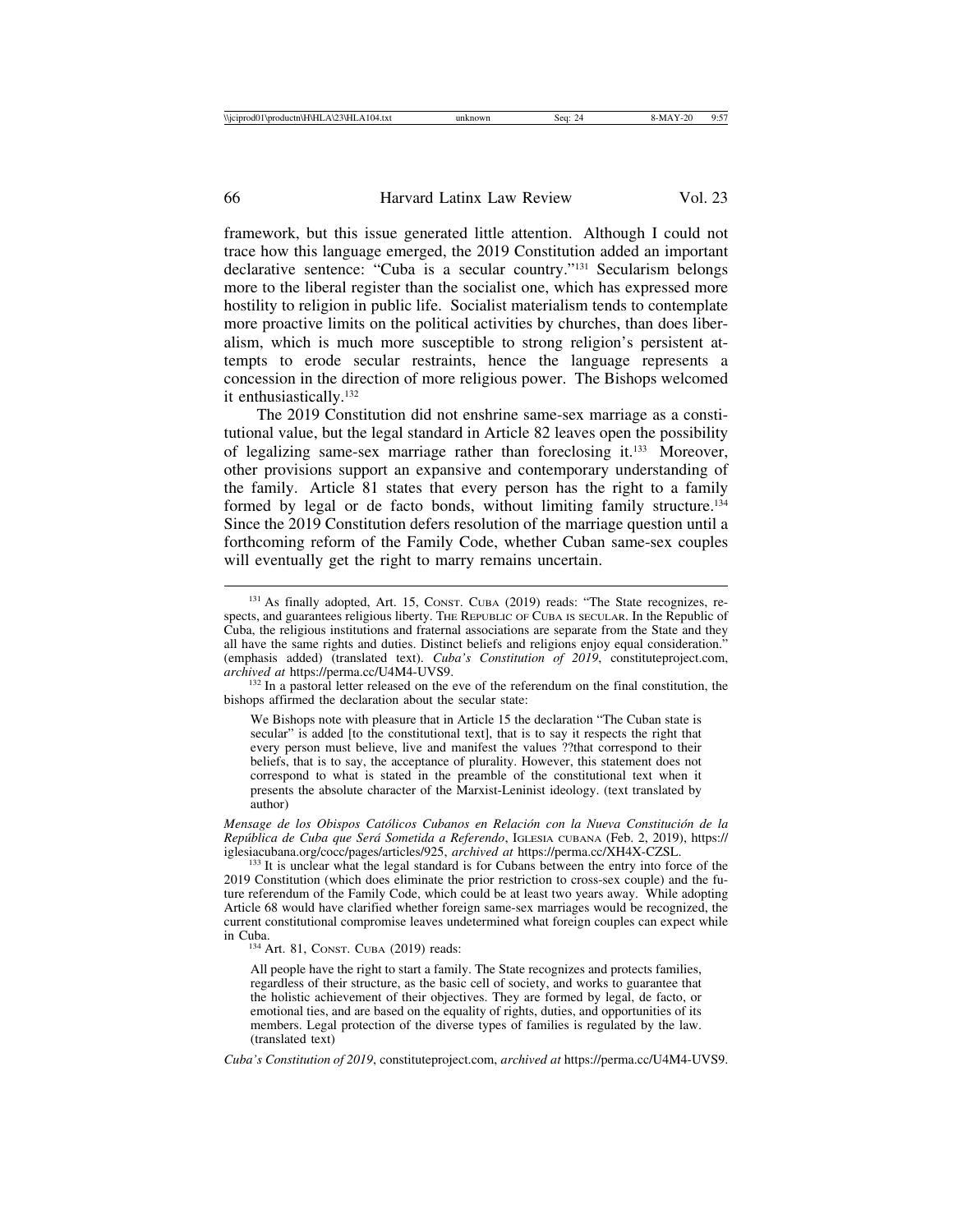The ultimate outcome of the future referendum on marriage remains to be seen, but there is a good chance that the voting majority will continue to object to ending discrimination. In that case, a Cuban judge could then declare that referendum unconstitutional. Cuban jurisprudence lacks a tradition of judicial review of executive and legislative acts. Judicial review would not require Cuba to abandon socialist legality; it would simply shift who has the last word on constitutional values to judges, not politicians. If the experience of the United States serves as an example, only an antimajoritarian mechanism with the power to overrule majorities can safeguard individual rights and minorities.

The referendum is likely to clarify an important issue which remained unaddressed by the debates leading up to the adoption of the final text: whether churches would remain free to apply their religious doctrine if the reform had made same-sex marriage a constitutional right. Neither the churches nor the Cuban government emphasized that the original marriage provision applied only to civil marriage, but that is the most logical interpretation of what the provision would have required. Because civil marriage has long been more common in Cuba than religious marriage, the question may have seemed moot. If the forthcoming reform clarifies that churches may continue limiting religious marriage only to heterosexuals, doing so might make it more likely to legalize same-sex marriage in the Family Code.

By blocking same-sex marriage, the Church succeeded in bending secular law to its religious doctrine. Moreover, its political activity was framed in terms of promoting pluralism and individual rights in country not known for open dissent. Nevertheless, for the Church even this fell short of its political goal, which was to permanently abridge the right of sexual minorities to use their political power through a constitutional definition of marriage. The successful defeat of same-sex marriage is the most overt example of the risks to minorities—and to secular authority generally—of the resurgence of religious activity on the island.

The second pastoral letter issued by the Bishops is telling not only in terms of marriage but, more widely, because it heralds the Church's incipient efforts to claw back its corporate and political advantages lost after the Revolution. The logic is the same as in liberal democracies: define individual religious liberty in terms of the political power for the Church as a corporate actor. Unless the Church is free to conduct collateral activities not directly related to ministry—say the bishops—the constitutional standard for religious freedom is violated. Cuba still has time to do something about this.

The pastoral letter complains that the 2018 draft constitution's mention of socialism and communism as the only basis for human development threatens pluralism.135 This is ironic coming after a successful campaign to limit the rights of those who do not adhere to Catholicism, but it is a textbook example of how the Church has learned to coopt secular values—here pluralism—by redefining them to conform to sectarian doctrine. In this

<sup>135</sup> *Id.* at Sections 5–7.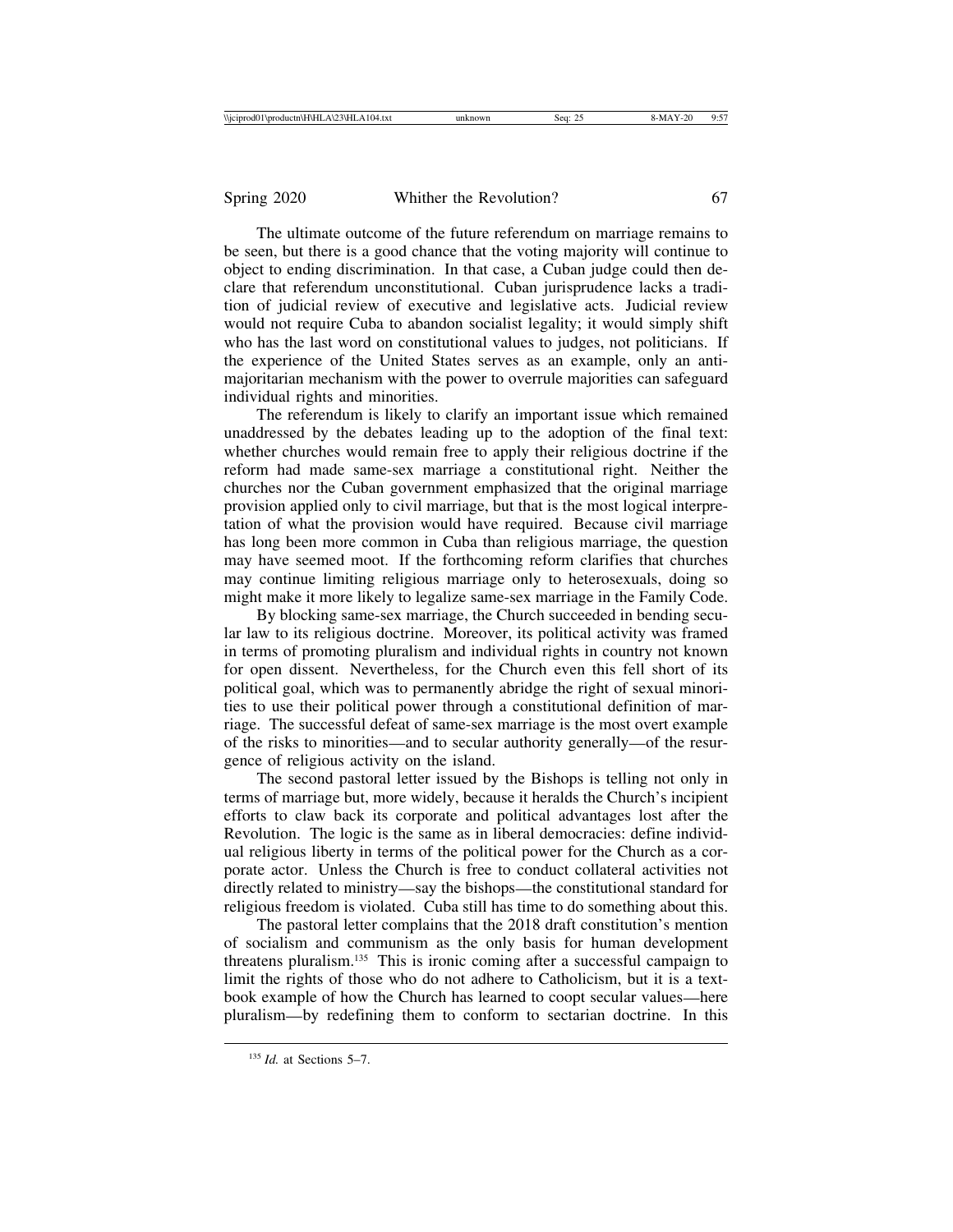| <b>Niciprod0</b><br>1\productn\H\HLA\2.<br>' () 4<br>4.txt<br>11 H A | $\sim$<br>sea<br>20 | '' | .<br>u.<br>. |
|----------------------------------------------------------------------|---------------------|----|--------------|
|                                                                      |                     |    |              |

case, pluralism means pluralism for religious believers but restrictions for others. Tellingly, the letter also complains that the 2018 draft constitution does not provide adequate recognition of the Church's right to participate in education and evangelization and, importantly, to own and accumulate property.136

#### V. IDEOLOGICAL RENEWAL BY SUPPORTING MARRIAGE EQUALITY

Until the constitutional reform, the conflict between sexual minorities and the Church had stayed under the surface. By exposing and formalizing the political tensions between religious groups and sexual minorities in a zero-sum competition, however, the reform confronts the Cuban government with a choice between favoring the political demands of heteronormative churches (in particular, the Church) or those of sexual minorities. Cuba remains grounded in Marxist theory, which contemplates a transformation of the social order much like that urged by sexual minorities. As noted below, many of the political demands of sexual (and gender) minorities resemble Marxism's efforts to transform society. Cuba's leaders looking for ways to renew the Revolution should consider building ideological bridges with these ideologically complementary demands rather than the competing claims of heteronormative churches.

Though it ended as a historical event with Fidel Castro's defeat of Fulgencio Batista in 1959, the Revolution has long served as an existential master frame for Cubans. As a totalizing narrative, it integrated Cuba's colonial and neo-colonial past, its transformations into a socialist state, and its relationship to the United States. At the high point of the Revolution's symbolic power, it functioned as a hermetic ontology producing not only citizens but, rather, subjects of a transcendental mission—the creation of a socialist society that would—for the first time in the island's history—safeguard Cuban honor that had suffered during colonialism, foreign occupations, the Platt Amendment, and the economic isolation created by the U.S. blockade.

Fidel Castro fathered the Revolution as a worldview, but, for it to survive as a political benchmark, it would have to stand on its own in a world without the Cold War, the Soviet Trade Bloc, and its other original referents. In this regard, the 2019 Constitution will impact the future of the Revolution as a symbol of the island's sovereignty. As custodian of the Revolution's symbolic value, the Party faces a formidable challenge in implementing the constitutional reform: how to make the Revolution relevant to today's Cubans rather than a treasured artifact of an experiment in sovereignty.137 The conflict between heteronormative churches and sexual minorities

<sup>&</sup>lt;sup>136</sup> *Id.* at Section 10. 137 I was in Havana the day that Fidel Castro's death was announced. News accounts spoke not of his death but, instead, of his "physical disappearance," suggesting that his incorporation into the Cuban Revolution as a symbolic entity was complete. *See* CNN interview with José Gabilondo (Nov. 26, 2016), https://www.dropbox.com/s/es3zn41r0viewe6/CN-NES\_11-26-2016\_JoseGabilondo\_Castro%27sDeath.mp4?dl=0.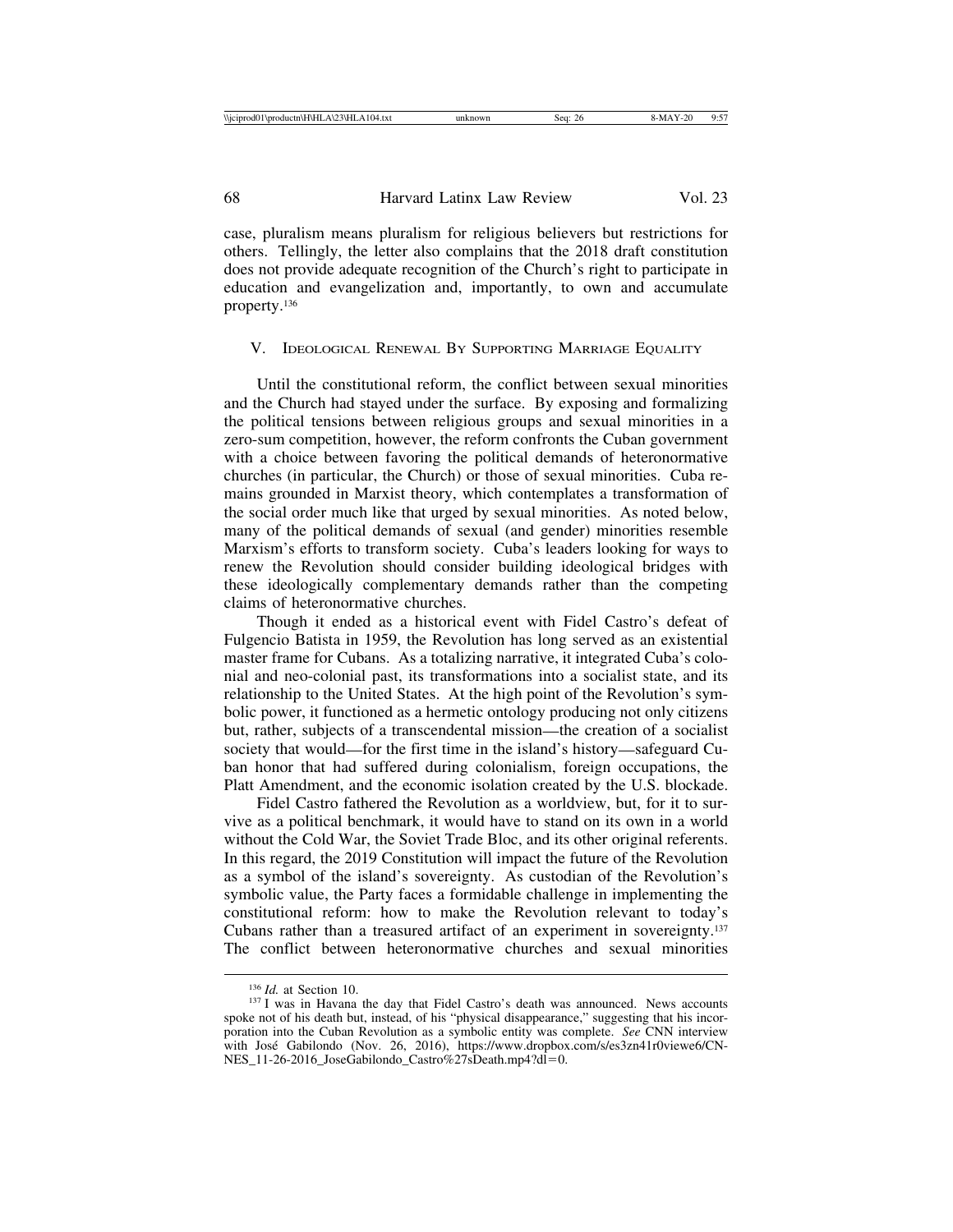presents the Party with an opportunity to renew the Revolution's commitment to transform the social order.

Regimes based on Marxist theory have almost universally stigmatized sexual minorities, as shown by the homophobic remarks made by Russian, Chinese, and, previously, Cuban leaders.138 That said, neither classic nor contemporary sources of Marxist theory object to homosexuality, non-procreative sexuality, or gender variation. Instead, Marxism contemplates a transformation of the economic order by centralizing ownership and control of a society's means of production in the state, making way for the dictatorship of the proletariat.<sup>139</sup> This economic reordering depends on transforming individual and collective consciousness so as to reimagine social relations outside of capitalism.

Marxist theory addresses sex, sexual orientation, and gender through the notion of the family. From this perspective, the family supports capitalism by reproducing patterns of capital accumulation, inequality, and political power. Karl Marx and Friedrich Engels defined the family in terms of capitalist exploitation, though they said little about the structure of a post-capitalist family.140 Feminist Marxist scholarship has tried to promote greater equality for women in the heterosexual family by shifting the burden of child rearing. With some important exceptions, these approaches tend to posit heterosexuality as the lynchpin of the family, moving around the basic conceptual building blocks of sexuality, marriage, and reproduction rather than reimagining social arrangements. This matters because compulsory heterosexuality is not an isolated sexual behavior but instead a powerful form of consciousness that radically limits knowledge about human experience.<sup>141</sup>

In contrast, the politics implicated in being a sexual minority make possible a more radical appraisal of sex, sexual orientation, and gender, one consistent with the fundamental reimagining of social, sexual, and family relations demanded by Marxism. A sexual Left has advocated for forms of socialism that do not reproduce heterosexual patriarchy and its subordination of women and sexual minorities.142 Herbert Marcuse is the most notable example, but more is possible.<sup>143</sup>

More recently, some theorists have also tried to build a queer Marxism cleansed of homophobia.144 In general, they try to explain how capitalism

<sup>&</sup>lt;sup>138</sup> In Cuba, the UMAP is the most overt example of that. *See infra* text at notes 82–88. <sup>139</sup> *See, e.g.*, P.N. FEDOSEEV ET AL., COMUNISMO CIENTÍFICO (Editorial Pueblo y Educa-

ción, 1989) (expounding Marxist-Leninist theory about capitalism, socialism, and revolution). <sup>140</sup> Richard Weikart, *Marx, Engels, and the Abolition of the Family*, 18 HISTORY OF EURO-

PEAN IDEAS 657–672 (1994).<br><sup>141</sup> José Gabilondo, *Asking the Straight Question: How to Come to Speech in Spite of*<br>*Conceptual Liquidation as a Homosexual*, 21Wis. WOMEN's L. J. 1–21 (2006).

<sup>&</sup>lt;sup>142</sup> Paul A. Robinson, The Freudian Left: Wilhelm Reich, Geza Roheim, Herbert MARCUSE (Harper Row, 1969).<br><sup>143</sup> *Id.* 144 Peter Druker, *Towards A Queer Marxism*, AGAINST THE CURRENT 36–40 (Mar.–Apr.

<sup>2011) (</sup>reviewing scholarly approaches that combine Marxism and queer theory).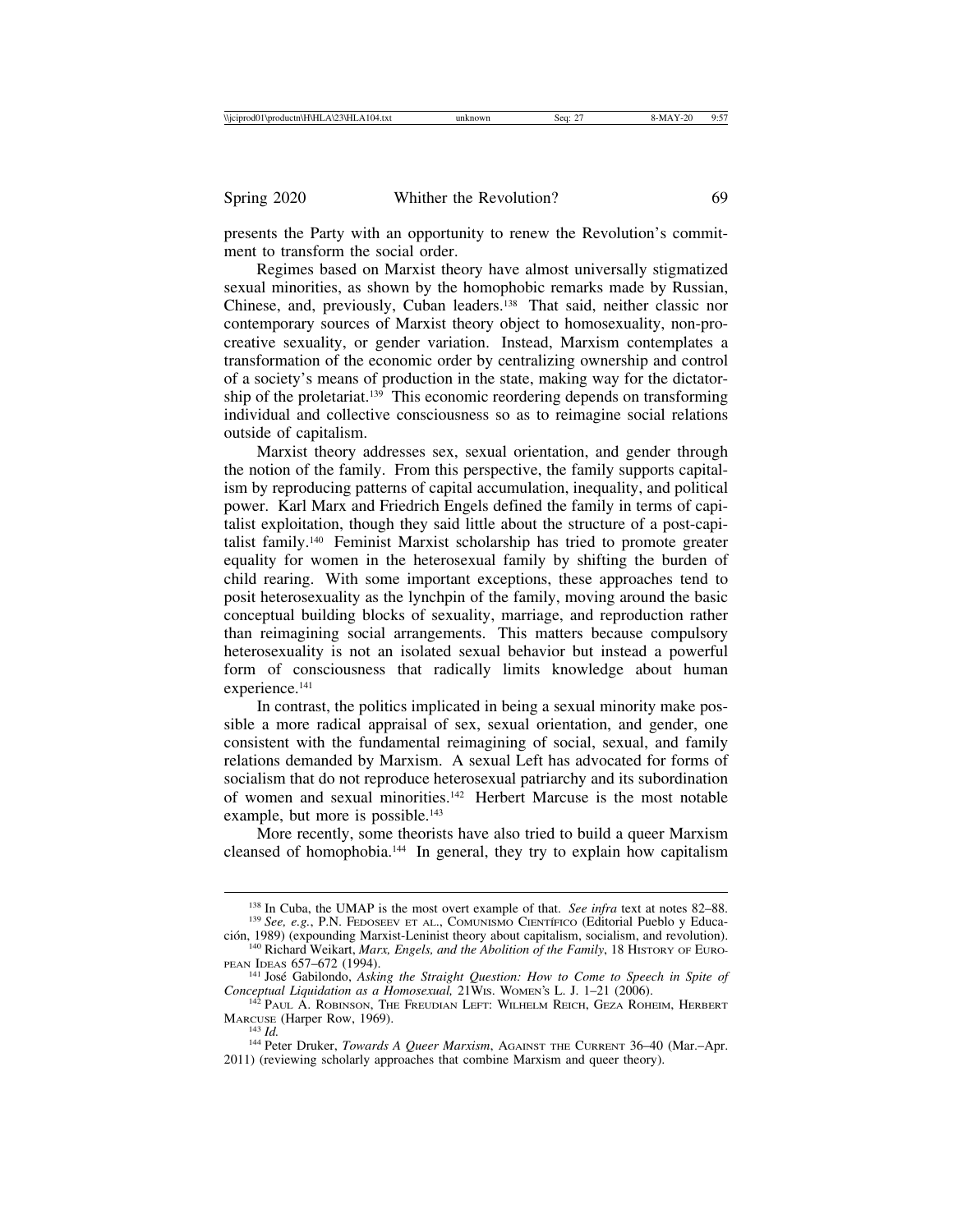influences the situation of sexual minorities in straight society. For example, Marxist critics have noted that the development of a niche market ("pink market") for consumption reinforces social divisions between middle-class, gender-conforming gays and lesbians and those who are less affluent or more radical.<sup>145</sup> Largely missing even from these innovative efforts, however, is the recognition that sexual minority consciousness could also contribute to Marxism's twin goals of economic transformation and the liberation of consciousness.

Admittedly, it is difficult to generalize about the political demands of sexual and gender minorities. After the Stonewall Riots in 1969, these political demands could plausibly be grouped into two competing approaches assimilationist and liberationist.146 Advocates for assimilation accepted the overall social arrangements of straight society; what they sought was—to borrow a homely phrase from a book that encapsulated this view—a place at the table, no more no less.147 In contrast, liberation approaches rejected the status quo at a more fundamental level, insisting on the need to reimagine how society might be cured of its invidious gender distinctions. More recently, the assimilation-liberation binary has been eclipsed by disparate sexual and gender minority movements, which seek also address the demands of transgendered individuals, bisexuals, asexuals, and those with nonbinary identities.<sup>148</sup>

Despite their differences, these political claims tend to share some assumptions about the relationship of the sexual minority to a society organized around compulsory heterosexuality and its concomitant gender norms. First, the sexual or gender minority does not fully belong to the family of origin or mainstream society because these institutions are imagined and enforced in the context of compulsory heterosexuality. Unable to conform to the parental mandate to be heterosexual, the sexual or gender minority child negotiates their identity at home and looks elsewhere for an alternative.149

<sup>&</sup>lt;sup>145</sup> *Id.* at 40 (discussing "homonormativity" and "repressive desublimation"). <sup>146</sup> The Harvard Gay and Lesbian Review has published a useful debate between liberationist and assimilationist approaches to gay rights. RICHARD SCHEIDER, ed., THE BEST OF THE

HARVARD GAY & LESBIAN REVIEW 250–319 (1997).<br><sup>147</sup> The metaphor comes from BRUCE BAWER, A PLACE AT THE TABLE, highly emblematic of assimilationist hopes.

of assimilationist hopes. 148 The largest sexual minority advocacy group in the United States today advocates for an increasingly broad range of federal and local rights. *See* Human Rights Campaign, https:// www.hrc.org/explore, *archived at* https://perma.cc/WH5P-TTPR; *see* also National Center for Transgender Equality, *Frequently Asked Questions About Transgender People*, https://transequality.org/issues/resources/frequently-asked-questions-about-transgender-people, *archived at* https://perma.cc/U9LA-UY2S; National Center for Transgender Equality*, Understanding Nonbinary People[:] How to Be Respectful and Supportive*, https://transequality.org/issues/ resources/understanding-non-binary-people-how-to-be-respectful-and-supportive, *archived at*

 $149<sup>†</sup>$  John Boswell suggests a similar juxtaposition between contrasting social structures embedded in heterosexuality and homosexuality. JOHN BOSWELL, CHRISTIANITY, SOCIAL TOLER-ANCE, AND HOMOSEXUALITY (1980). Boswell argued that heterosexuality and homosexuality served as the nuclei of two alternative social economies. Families built around heterosexual marriage dovetailed with an agrarian society, which benefitted from the labor of children and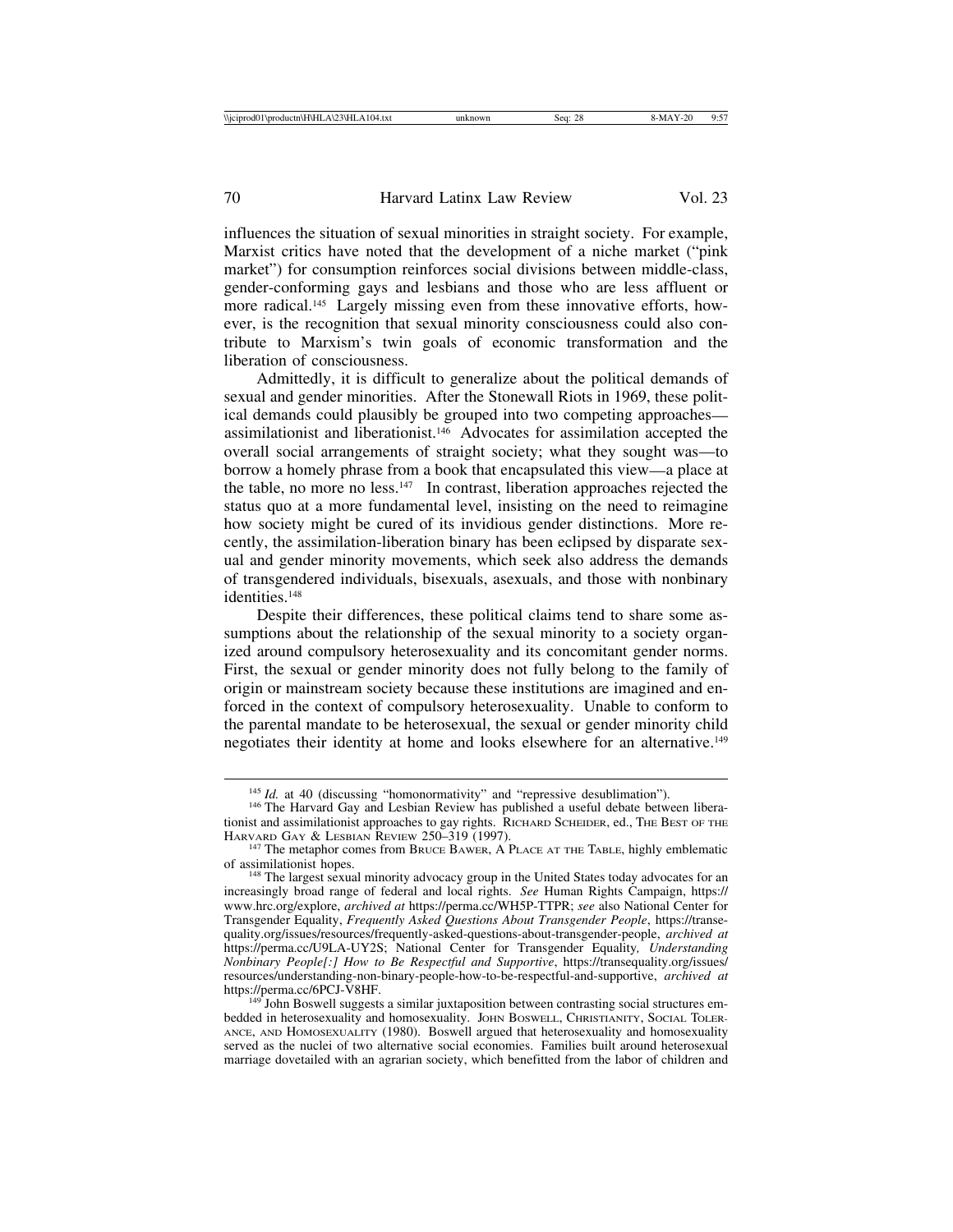As they accumulate insight from their patterned interactions with a heterosexual world, they build an alternative worldview, one in which they can show up as they actually are. Delinked from the mandate to reproduce for the sake of society, sex takes on a different meaning, becoming a basis for kinship, politics, and friendship. Thankfully, some sexual and gender minorities have now enjoyed a measure of freedom, but wherever compulsory heterosexuality reigns it will relegate these minorities to an inferior legal, moral, and ontological status.

The worldview of the sexual or gender minority often shares much with Marxist thought. These minorities and Marxists share common enemies: repressive family conditions, religious institutions that regulate sexuality and gender, and reproductive practices that transmit inequality. Each rely on aspirational challenges to entrenched social realities that violate an ideal, i.e., proletarian dictatorship in the case of Marxism and, for sexual and gender minorities, a social order free from heteronormativity, binary sex, and sex-based gender norms.

Each also assert that their class struggles show up globally in societies with different language, religion, and histories. The struggle of the individual sexual minority is part of a wider class conflict between an oppressive heterosexual majority and a group of similarly-situated minorities. The sexual minority rejects social institutions presented as natural and must generally resist the structures of straight authority, e.g., parents, clerics, doctors, teachers, and politicians. Breaking free of capitalism calls for similar mental shifts, albeit with respect to the economic rather than the sexual order. Hence, the mental work done by sexual minorities mirrors the change of consciousness sought by Marxism.

Given these parallels, explicitly incorporating the political demands of sexual and gender minorities into the Revolution's political platform makes much sense. Doing so would be in keeping with the Revolution's syncretic political tradition, which blends its original form of socialist theory with civil code elements from its past as a Spanish colony, modern liberal elements, and legacy notions from its ties with the Soviet Union.150 More fully

the political stability formed by interlocking marriages. In contrast, homosexuality focused resources outside of the family and into public institutions composed of unrelated individuals, a framework more common in urban settings. While heterosexual kinship emphasized ties of blood and marriage, homosexual patterns of affiliation made for stronger ties to public institutions. Boswell died before large numbers of gays and lesbians decided to join society's most traditional institutions, i.e., marriage, childrearing, churches, and the military. So his model

<sup>&</sup>lt;sup>150</sup> In some countries based on the Napoleonic Code, the Civil Code provides more legal continuity than constitutions. In these contexts, projects of constitution-making may reflect a new government's desire to create legitimacy and found a new basis for the political order. To a certain extent, this was true about Cuba's pre-Revolutionary constitutions. The Cuban Civil Code (based in large part on the Spanish Civil Code) survived relatively intact while political constitutions rose and fell. Beginning in 1901 (imposed during the first U.S. occupation of Cuba), the Cuban Constitution adopted some features of the United States Constitution.